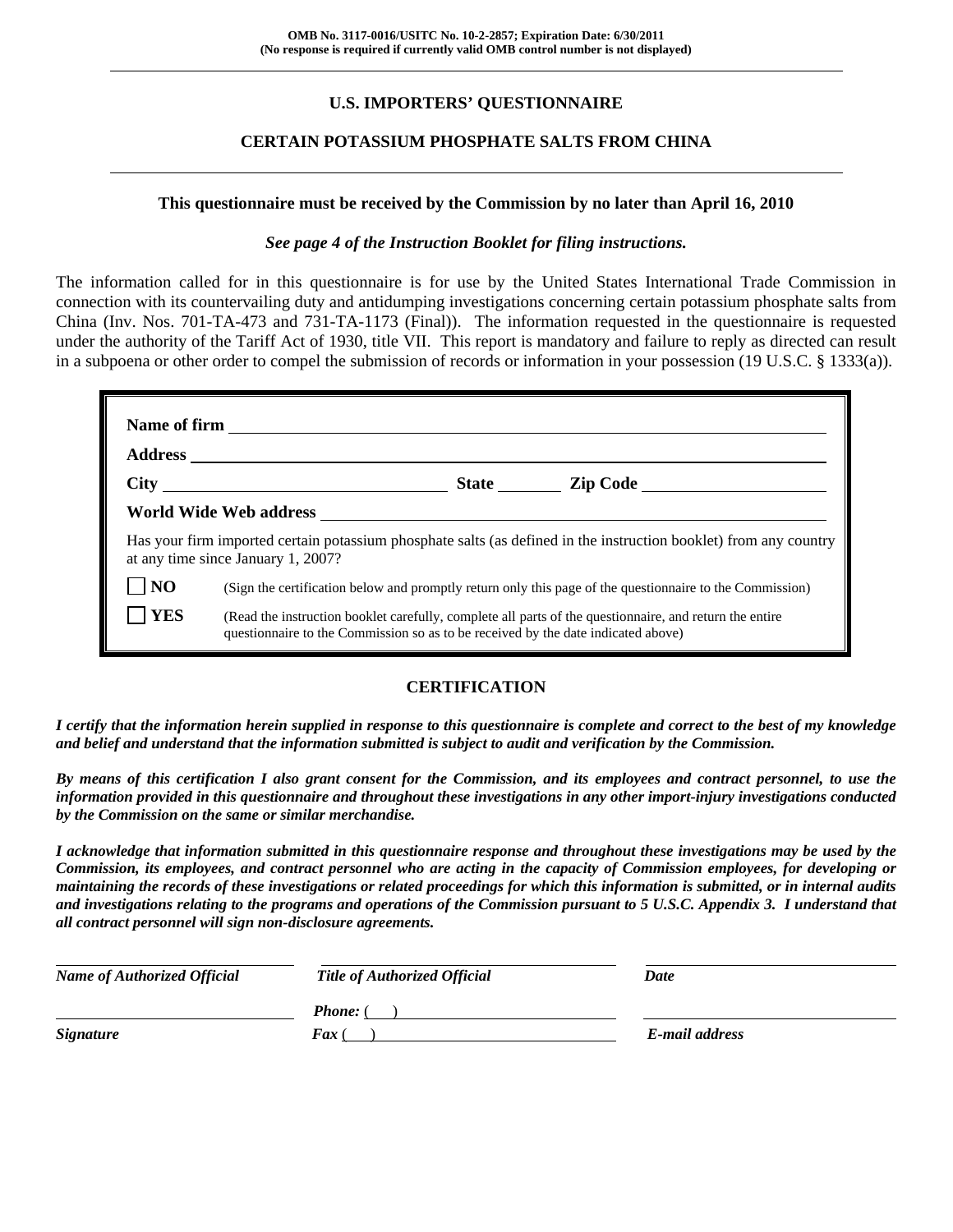# **PART I.—GENERAL INFORMATION**

The questions in this questionnaire have been reviewed with market participants to ensure that issues of concern are adequately addressed and that data requests are sufficient, meaningful, and as limited as possible. Public reporting burden for this questionnaire is estimated to average 40 hours per response, including the time for reviewing instructions, searching existing data sources, gathering the data needed, and completing and reviewing the questionnaire. Send comments regarding the accuracy of this burden estimate or any other aspect of this collection of information, including suggestions for reducing the burden, to the Office of Investigations, U.S. International Trade Commission, 500 E Street, SW, Washington, DC 20436.

I-1a. Please report below the actual number of hours required and the cost to your firm of preparing the reply to this questionnaire and completing the form.

hours **dollars** 

- I-1b. We are interested in any comments you may have for improving this questionnaire in general or the clarity of specific questions. Please attach such comments to your response or send them to the above address.
- I-2. Provide the name and address of establishment(s) covered by this questionnaire (see page 3 of the instruction booklet for reporting guidelines). If your firm is publicly traded, please specify the stock exchange and trading symbol.

|           | Is your firm owned, in whole or in part, by any other firm? |                        |
|-----------|-------------------------------------------------------------|------------------------|
| $\Box$ No | $\Box$ Yes--List the following information                  |                        |
| Firm name | Address                                                     | Extent of<br>ownership |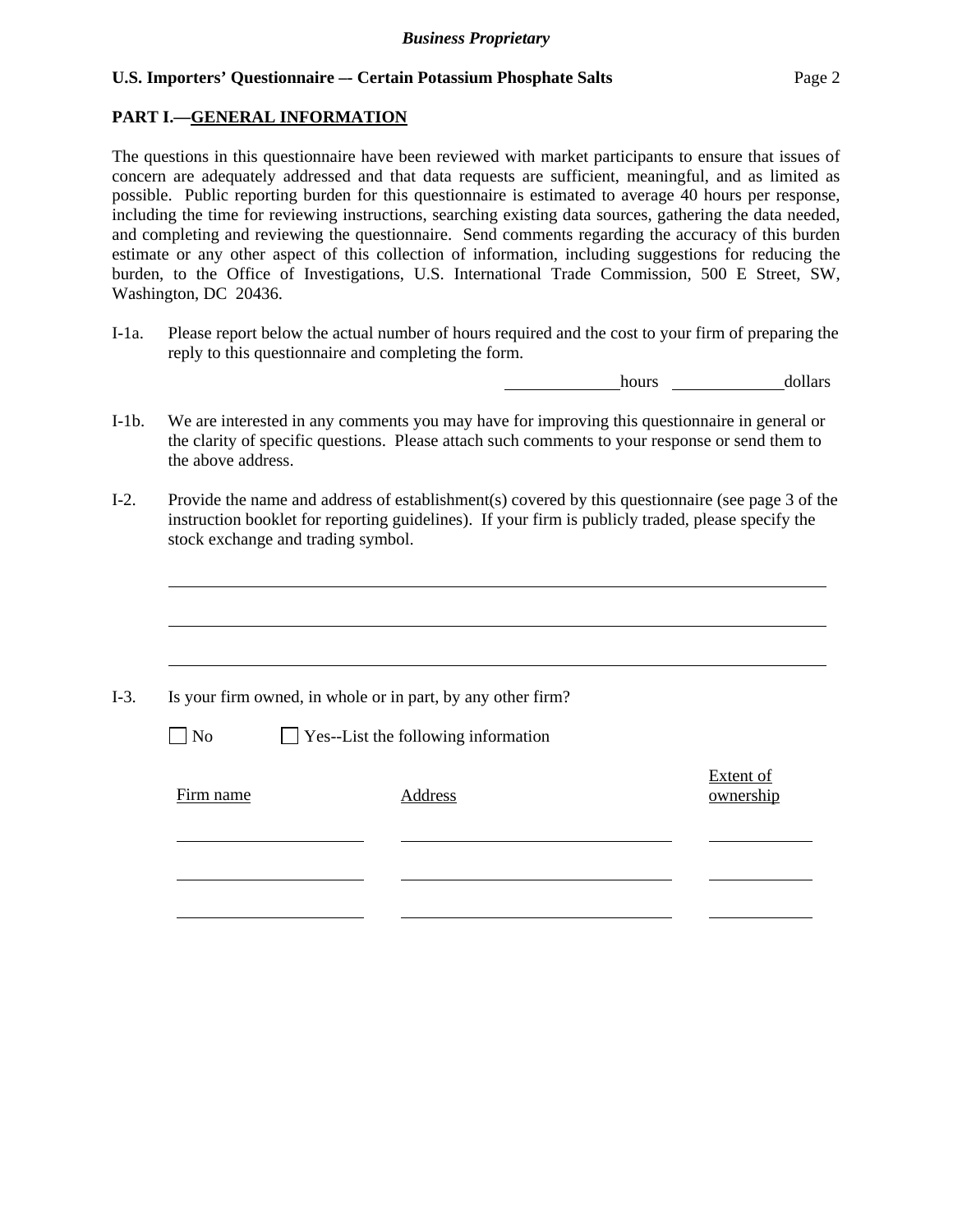I-4. Does your firm have any related firms, either domestic or foreign, which are engaged in

# **U.S. Importers' Questionnaire -- Certain Potassium Phosphate Salts** Page 3

# **PART I.--GENERAL INFORMATION***--Continued*

l

l

importing certain potassium phosphate salts from China into the United States or which are engaged in exporting certain potassium phosphate salts from China to the United States?  $\Box$  No  $\Box$  Yes--List the following information Firm name Address Address Affiliation l <u>and the state of the state of the state of the state of the state of the state of the state of the state of the state of the state of the state of the state of the state of the state of the state of the state of the state</u> l l <u> The Communication of the Communication</u> I-5. Does your firm have any related firms, either domestic or foreign, which are engaged in the production of certain potassium phosphate salts? Firm name Address Affiliation l l l I-6. Please indicate the nature of your firm's importing operations on certain potassium phosphate salts. More than one answer may be applicable.  $\Box$  Importer of record  $\Box$  Takes title to the imported product(s) Consignee of the imported products(s) Customs broker or freight forwarder. I-7. If your firm is an importer of record of certain potassium phosphate salts but is not the consignee, please list the consignees below (firm name, address, telephone number, and individual to contact). Contact person and phone Firm name Address number l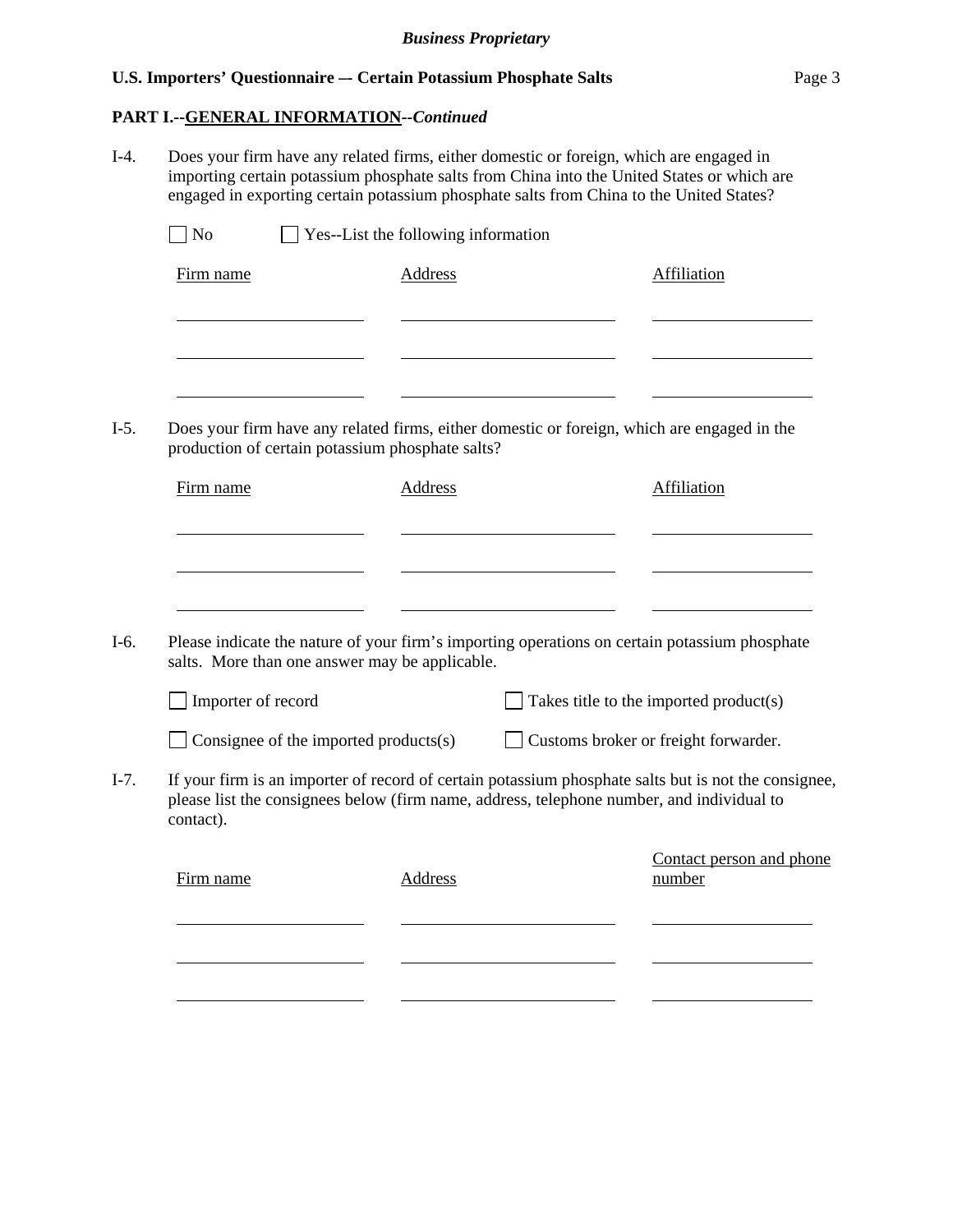# **PART I.--GENERAL INFORMATION***--Continued*

 $\overline{a}$ 

I-8. Please indicate whether your firm enters certain potassium phosphate salts into, or withdraws such merchandise from, foreign trade zones or bonded warehouses.

|       | Foreign trade zones                         | N <sub>o</sub>      | Yes                                                                                                                                                                                |
|-------|---------------------------------------------|---------------------|------------------------------------------------------------------------------------------------------------------------------------------------------------------------------------|
|       | Bonded warehouses                           | N <sub>0</sub>      | Yes                                                                                                                                                                                |
| I-9.  | (temporary importation under bond) program. |                     | Please indicate whether your firm imports certain potassium phosphate salts under the TIB                                                                                          |
|       | N <sub>0</sub><br>Yes                       |                     |                                                                                                                                                                                    |
| I-10. |                                             |                     | To your knowledge, have the products subject to these investigations been the subject of any<br>other import relief investigations in the United States or in any other countries? |
|       | N <sub>0</sub>                              | Yes-Please specify. |                                                                                                                                                                                    |
|       |                                             |                     |                                                                                                                                                                                    |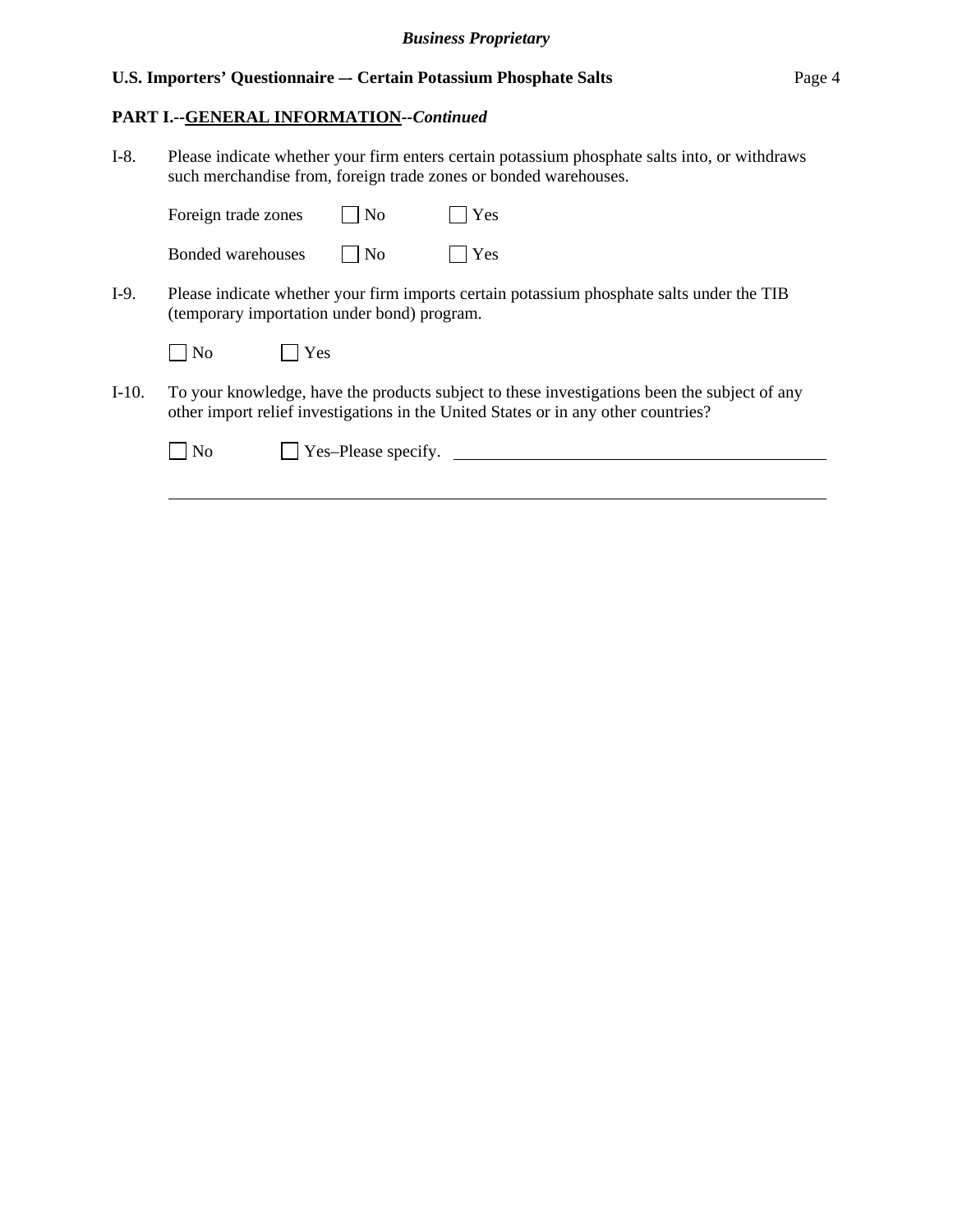### **PART II.—TRADE AND RELATED INFORMATION**

Further information on this part of the questionnaire can be obtained from Angela Newell (202-708-5409, angela.newell@usitc.gov). **Supply all data requested on a calendar-year basis**.

II-1. Who should be contacted regarding the requested trade and related information?

Company contact:

 $\overline{a}$ 

 $\overline{a}$ 

 $\overline{a}$ 

 $\overline{a}$ 

 $\overline{a}$ 

 $\overline{a}$ 

Name and title

 $($ 

Phone number E-mail address

II-2. Has your firm experienced any facility openings, relocations, expansions, acquisitions, consolidations, closures, or prolonged shutdowns because of strikes or equipment failure; or any other change in the character of your operations or organization relating to the importation of certain potassium phosphate salts since January 1, 2007?

 $\Box$  No  $\Box$  Yes--Supply details as to the products involved (DKP, MKP, and/or TKPP), the time, nature, and significance of such changes.

- II-3. Has your firm imported or arranged for the importation of certain potassium phosphate salts from China for delivery after December 31, 2009?
	- No See-Indicate when such orders are to be delivered and the quantities involved.

| DKP:  |  |
|-------|--|
| MKP:  |  |
| TKPP: |  |

II-4. If your firm also produces certain potassium phosphate salts in the United States, please indicate your reasons for importing this product. If your reasons differ by source, please elaborate.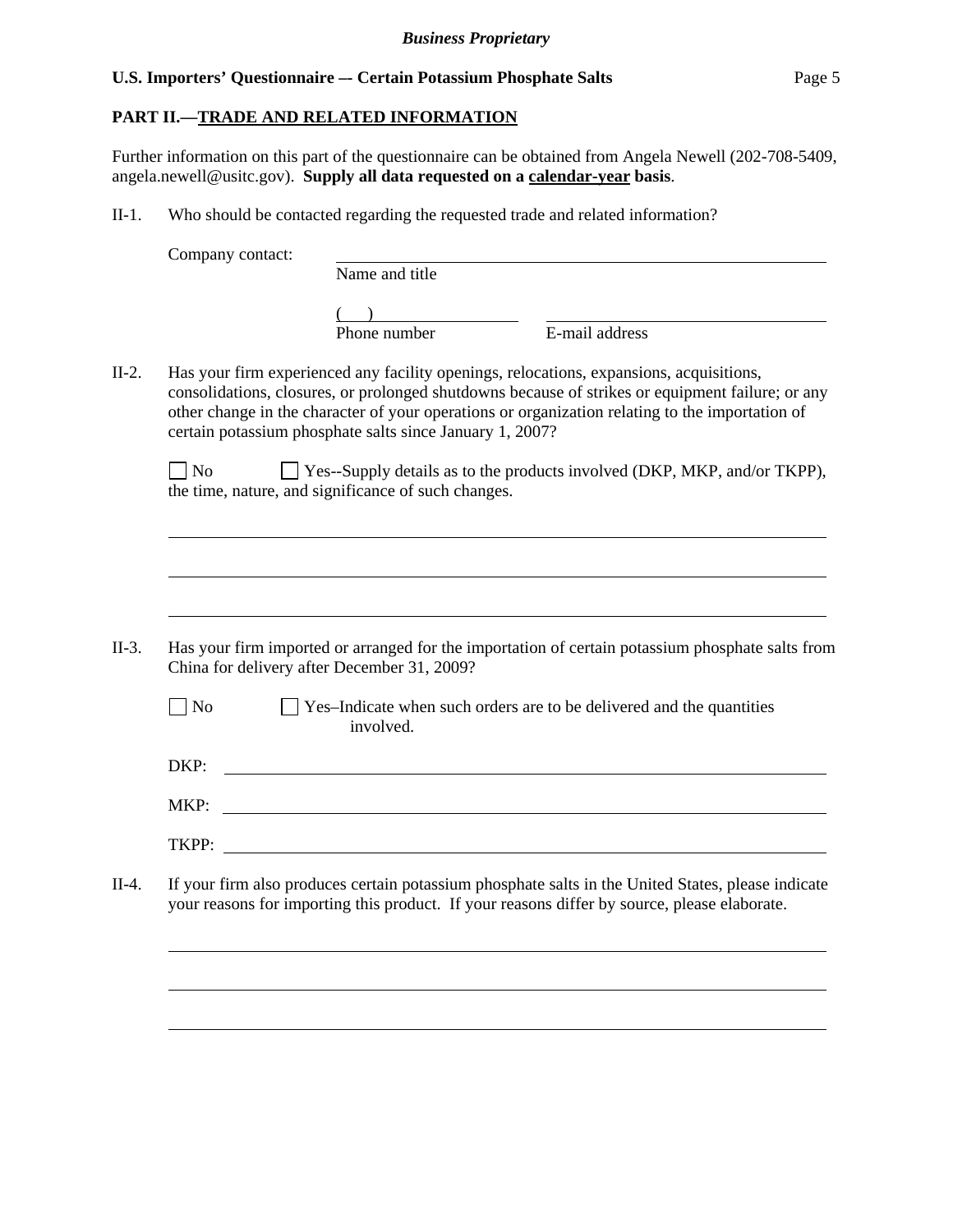# **PART II.—TRADE AND RELATED INFORMATION***--Continued*

II-5a. **IMPORTS FROM CHINA**.–Report your firm's imports and your firm's shipments and inventories of **DKP** imported from China by your firm during the specified periods. (See definitions in the instruction booklet.)

# **DKP FROM CHINA**

| Quantity (in 1,000 lbs. dry weight), value (in \$1,000)                                                                                                                                                                                                                                                                              |      |                       |      |                              |                         |
|--------------------------------------------------------------------------------------------------------------------------------------------------------------------------------------------------------------------------------------------------------------------------------------------------------------------------------------|------|-----------------------|------|------------------------------|-------------------------|
|                                                                                                                                                                                                                                                                                                                                      |      | <b>Calendar years</b> |      |                              | July-                   |
| <b>Item</b>                                                                                                                                                                                                                                                                                                                          | 2007 | 2008                  | 2009 | January-<br><b>June 2009</b> | <b>December</b><br>2009 |
| Beginning-of-period inventories (quantity)                                                                                                                                                                                                                                                                                           |      |                       |      |                              |                         |
| $Imports:$ <sup>1</sup>                                                                                                                                                                                                                                                                                                              |      |                       |      |                              |                         |
| Quantity of imports                                                                                                                                                                                                                                                                                                                  |      |                       |      |                              |                         |
| Value of imports                                                                                                                                                                                                                                                                                                                     |      |                       |      |                              |                         |
| U.S. shipments:                                                                                                                                                                                                                                                                                                                      |      |                       |      |                              |                         |
| <b>Commercial shipments:</b>                                                                                                                                                                                                                                                                                                         |      |                       |      |                              |                         |
| Quantity of commercial shipments                                                                                                                                                                                                                                                                                                     |      |                       |      |                              |                         |
| Value of commercial shipments                                                                                                                                                                                                                                                                                                        |      |                       |      |                              |                         |
| Internal consumption/company transfers:                                                                                                                                                                                                                                                                                              |      |                       |      |                              |                         |
| Quantity of internal consumption/transfers                                                                                                                                                                                                                                                                                           |      |                       |      |                              |                         |
| Value <sup>2</sup> of internal consumption/transfers                                                                                                                                                                                                                                                                                 |      |                       |      |                              |                         |
| Export shipments: $3$                                                                                                                                                                                                                                                                                                                |      |                       |      |                              |                         |
| Quantity of export shipments                                                                                                                                                                                                                                                                                                         |      |                       |      |                              |                         |
| Value of export shipments                                                                                                                                                                                                                                                                                                            |      |                       |      |                              |                         |
| End-of-period inventories <sup>4</sup> (quantity)                                                                                                                                                                                                                                                                                    |      |                       |      |                              |                         |
| <b>Channels of distribution:</b>                                                                                                                                                                                                                                                                                                     |      |                       |      |                              |                         |
| U.S. shipments to distributors (quantity)                                                                                                                                                                                                                                                                                            |      |                       |      |                              |                         |
| U.S. shipments to end users (quantity)                                                                                                                                                                                                                                                                                               |      |                       |      |                              |                         |
| $1$ Please identify the foreign producers, if known:                                                                                                                                                                                                                                                                                 |      |                       |      |                              |                         |
|                                                                                                                                                                                                                                                                                                                                      |      |                       |      |                              |                         |
| $2$ Sales to related firms (including internal consumption) must be valued at fair market value. In the event that you use a<br>different basis for valuing these sales within your company, please specify that basis (e.g., cost, cost plus, etc.) and provide<br>value data using that basis for each of the periods noted above: |      |                       |      |                              |                         |
|                                                                                                                                                                                                                                                                                                                                      |      |                       |      |                              |                         |
| <sup>3</sup> Identify your principal export markets:                                                                                                                                                                                                                                                                                 |      |                       |      |                              |                         |
| <sup>4</sup> Reconciliation of data.--Please note that the quantities reported above should reconcile as follows: beginning-of-period<br>inventories, plus imports, less total shipments, equals end-of-period inventories. Do the data reported reconcile?                                                                          |      |                       |      |                              |                         |
|                                                                                                                                                                                                                                                                                                                                      |      |                       |      |                              |                         |
| ∐ Yes<br>No--Please explain:                                                                                                                                                                                                                                                                                                         |      |                       |      |                              |                         |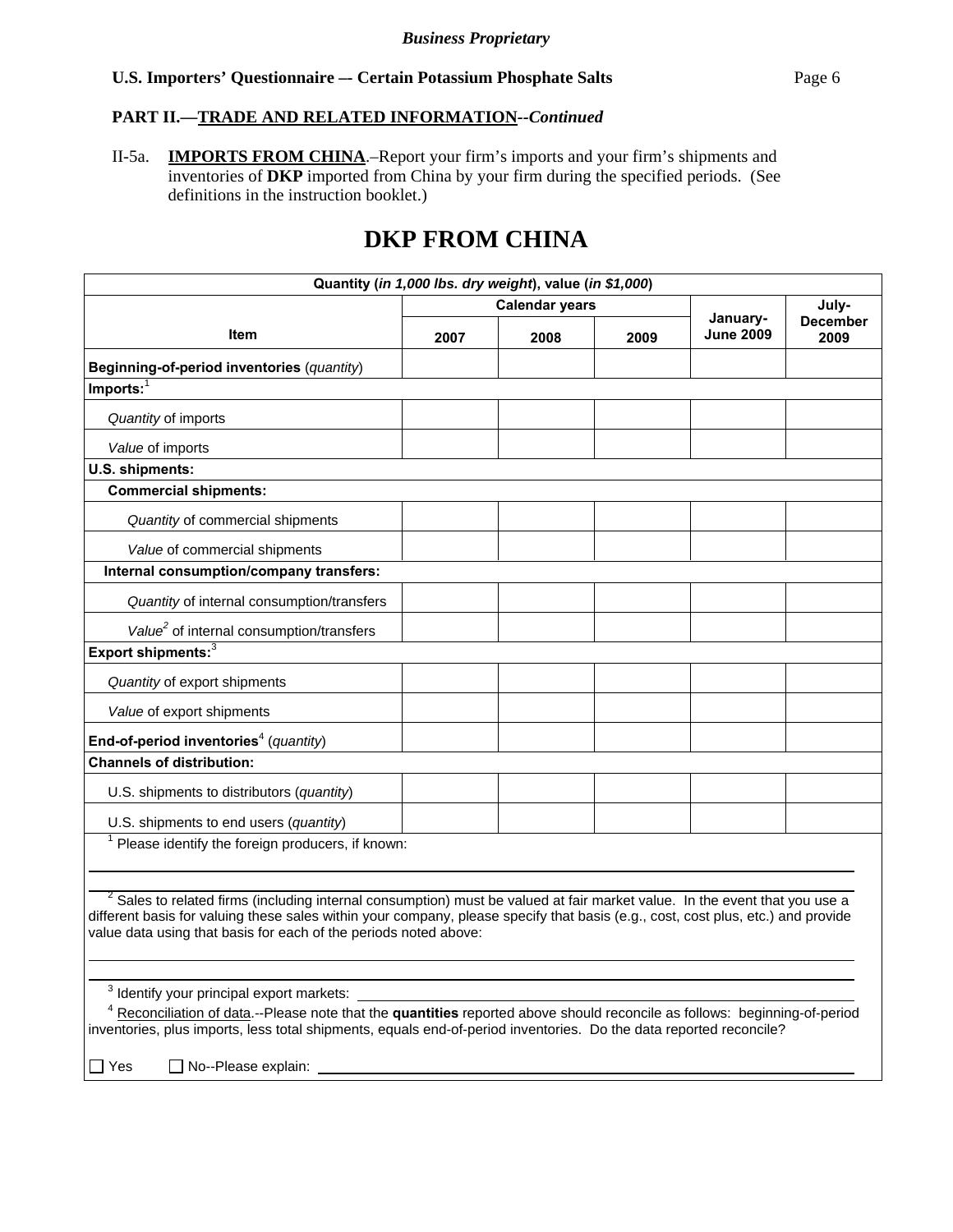# **PART II.—TRADE AND RELATED INFORMATION***--Continued*

II-5b. **IMPORTS FROM CHINA**.–Report your firm's imports and your firm's shipments and inventories of **MKP** imported from China by your firm during the specified periods. (See definitions in the instruction booklet.)

# **MKP FROM CHINA**

| Quantity (in 1,000 lbs. dry weight), value (in \$1,000)                                                                                                                                                                                                                                                                              |      |      |      |                              |                                  |
|--------------------------------------------------------------------------------------------------------------------------------------------------------------------------------------------------------------------------------------------------------------------------------------------------------------------------------------|------|------|------|------------------------------|----------------------------------|
|                                                                                                                                                                                                                                                                                                                                      | 2007 | 2008 | 2009 | January-<br><b>June 2009</b> | July-<br><b>December</b><br>2009 |
| Beginning-of-period inventories (quantity)                                                                                                                                                                                                                                                                                           |      |      |      |                              |                                  |
| $Imports:$ <sup>1</sup>                                                                                                                                                                                                                                                                                                              |      |      |      |                              |                                  |
| Quantity of imports                                                                                                                                                                                                                                                                                                                  |      |      |      |                              |                                  |
| Value of imports                                                                                                                                                                                                                                                                                                                     |      |      |      |                              |                                  |
| U.S. shipments:                                                                                                                                                                                                                                                                                                                      |      |      |      |                              |                                  |
| <b>Commercial shipments:</b>                                                                                                                                                                                                                                                                                                         |      |      |      |                              |                                  |
| Quantity of commercial shipments                                                                                                                                                                                                                                                                                                     |      |      |      |                              |                                  |
| Value of commercial shipments                                                                                                                                                                                                                                                                                                        |      |      |      |                              |                                  |
| Internal consumption/company transfers:                                                                                                                                                                                                                                                                                              |      |      |      |                              |                                  |
| Quantity of internal consumption/transfers                                                                                                                                                                                                                                                                                           |      |      |      |                              |                                  |
| Value <sup>2</sup> of internal consumption/transfers                                                                                                                                                                                                                                                                                 |      |      |      |                              |                                  |
| Export shipments: <sup>3</sup>                                                                                                                                                                                                                                                                                                       |      |      |      |                              |                                  |
| Quantity of export shipments                                                                                                                                                                                                                                                                                                         |      |      |      |                              |                                  |
| Value of export shipments                                                                                                                                                                                                                                                                                                            |      |      |      |                              |                                  |
| End-of-period inventories <sup>4</sup> (quantity)                                                                                                                                                                                                                                                                                    |      |      |      |                              |                                  |
| <b>Channels of distribution:</b>                                                                                                                                                                                                                                                                                                     |      |      |      |                              |                                  |
| U.S. shipments to distributors (quantity)                                                                                                                                                                                                                                                                                            |      |      |      |                              |                                  |
| U.S. shipments to end users (quantity)                                                                                                                                                                                                                                                                                               |      |      |      |                              |                                  |
| $1$ Please identify the foreign producers, if known:                                                                                                                                                                                                                                                                                 |      |      |      |                              |                                  |
| $2$ Sales to related firms (including internal consumption) must be valued at fair market value. In the event that you use a<br>different basis for valuing these sales within your company, please specify that basis (e.g., cost, cost plus, etc.) and provide<br>value data using that basis for each of the periods noted above: |      |      |      |                              |                                  |
| <sup>3</sup> Identify your principal export markets:                                                                                                                                                                                                                                                                                 |      |      |      |                              |                                  |
| <sup>4</sup> Reconciliation of data.--Please note that the quantities reported above should reconcile as follows: beginning-of-period<br>inventories, plus imports, less total shipments, equals end-of-period inventories. Do the data reported reconcile?                                                                          |      |      |      |                              |                                  |
| ∏ Yes<br>$\Box$ No--Please explain:                                                                                                                                                                                                                                                                                                  |      |      |      |                              |                                  |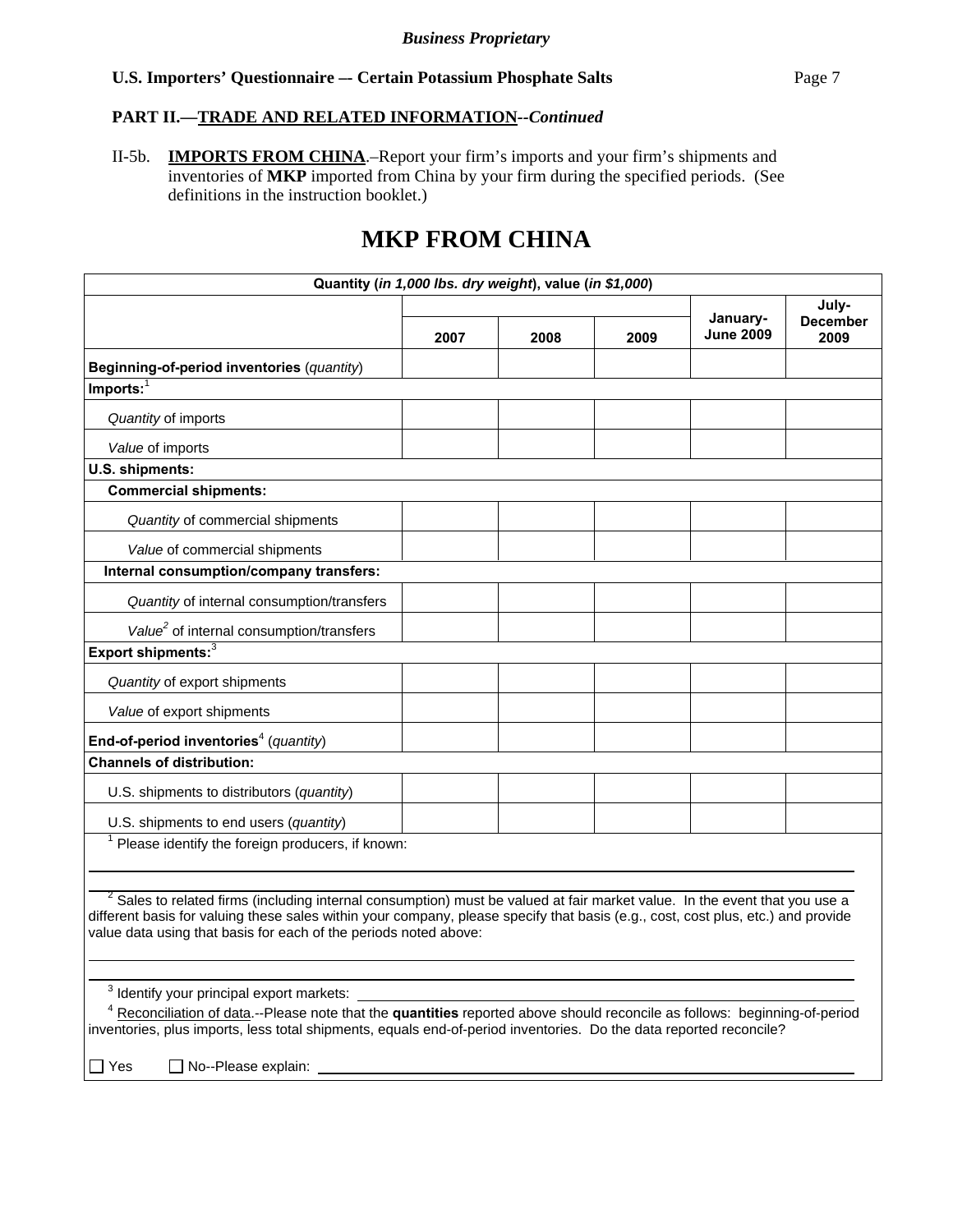# **PART II.—TRADE AND RELATED INFORMATION***--Continued*

II-5c. **IMPORTS FROM CHINA**.–Report your firm's imports and your firm's shipments and inventories of **TKPP** imported from China by your firm during the specified periods. (See definitions in the instruction booklet.)

# **TKPP FROM CHINA**

| Quantity (in 1,000 lbs. dry weight), value (in \$1,000)                                                                                                                                                                                                                                                                              |      |                       |      |                              |                         |
|--------------------------------------------------------------------------------------------------------------------------------------------------------------------------------------------------------------------------------------------------------------------------------------------------------------------------------------|------|-----------------------|------|------------------------------|-------------------------|
|                                                                                                                                                                                                                                                                                                                                      |      | <b>Calendar years</b> |      |                              | July-                   |
| Item                                                                                                                                                                                                                                                                                                                                 | 2007 | 2008                  | 2009 | January-<br><b>June 2009</b> | <b>December</b><br>2009 |
| Beginning-of-period inventories (quantity)                                                                                                                                                                                                                                                                                           |      |                       |      |                              |                         |
| Imports:                                                                                                                                                                                                                                                                                                                             |      |                       |      |                              |                         |
| Quantity of imports                                                                                                                                                                                                                                                                                                                  |      |                       |      |                              |                         |
| Value of imports                                                                                                                                                                                                                                                                                                                     |      |                       |      |                              |                         |
| U.S. shipments:                                                                                                                                                                                                                                                                                                                      |      |                       |      |                              |                         |
| <b>Commercial shipments:</b>                                                                                                                                                                                                                                                                                                         |      |                       |      |                              |                         |
| Quantity of commercial shipments                                                                                                                                                                                                                                                                                                     |      |                       |      |                              |                         |
| Value of commercial shipments                                                                                                                                                                                                                                                                                                        |      |                       |      |                              |                         |
| Internal consumption/company transfers:                                                                                                                                                                                                                                                                                              |      |                       |      |                              |                         |
| Quantity of internal consumption/transfers                                                                                                                                                                                                                                                                                           |      |                       |      |                              |                         |
| Value <sup>2</sup> of internal consumption/transfers                                                                                                                                                                                                                                                                                 |      |                       |      |                              |                         |
| Export shipments: <sup>3</sup>                                                                                                                                                                                                                                                                                                       |      |                       |      |                              |                         |
| Quantity of export shipments                                                                                                                                                                                                                                                                                                         |      |                       |      |                              |                         |
| Value of export shipments                                                                                                                                                                                                                                                                                                            |      |                       |      |                              |                         |
| End-of-period inventories <sup>4</sup> (quantity)                                                                                                                                                                                                                                                                                    |      |                       |      |                              |                         |
| <b>Channels of distribution:</b>                                                                                                                                                                                                                                                                                                     |      |                       |      |                              |                         |
| U.S. shipments to distributors (quantity)                                                                                                                                                                                                                                                                                            |      |                       |      |                              |                         |
| U.S. shipments to end users (quantity)                                                                                                                                                                                                                                                                                               |      |                       |      |                              |                         |
| $1$ Please identify the foreign producers, if known:                                                                                                                                                                                                                                                                                 |      |                       |      |                              |                         |
|                                                                                                                                                                                                                                                                                                                                      |      |                       |      |                              |                         |
| $2$ Sales to related firms (including internal consumption) must be valued at fair market value. In the event that you use a<br>different basis for valuing these sales within your company, please specify that basis (e.g., cost, cost plus, etc.) and provide<br>value data using that basis for each of the periods noted above: |      |                       |      |                              |                         |
|                                                                                                                                                                                                                                                                                                                                      |      |                       |      |                              |                         |
| <sup>3</sup> Identify your principal export markets:                                                                                                                                                                                                                                                                                 |      |                       |      |                              |                         |
| <sup>4</sup> Reconciliation of data.--Please note that the quantities reported above should reconcile as follows: beginning-of-period<br>inventories, plus imports, less total shipments, equals end-of-period inventories. Do the data reported reconcile?                                                                          |      |                       |      |                              |                         |
| $\sqcap$ Yes<br>No--Please explain:                                                                                                                                                                                                                                                                                                  |      |                       |      |                              |                         |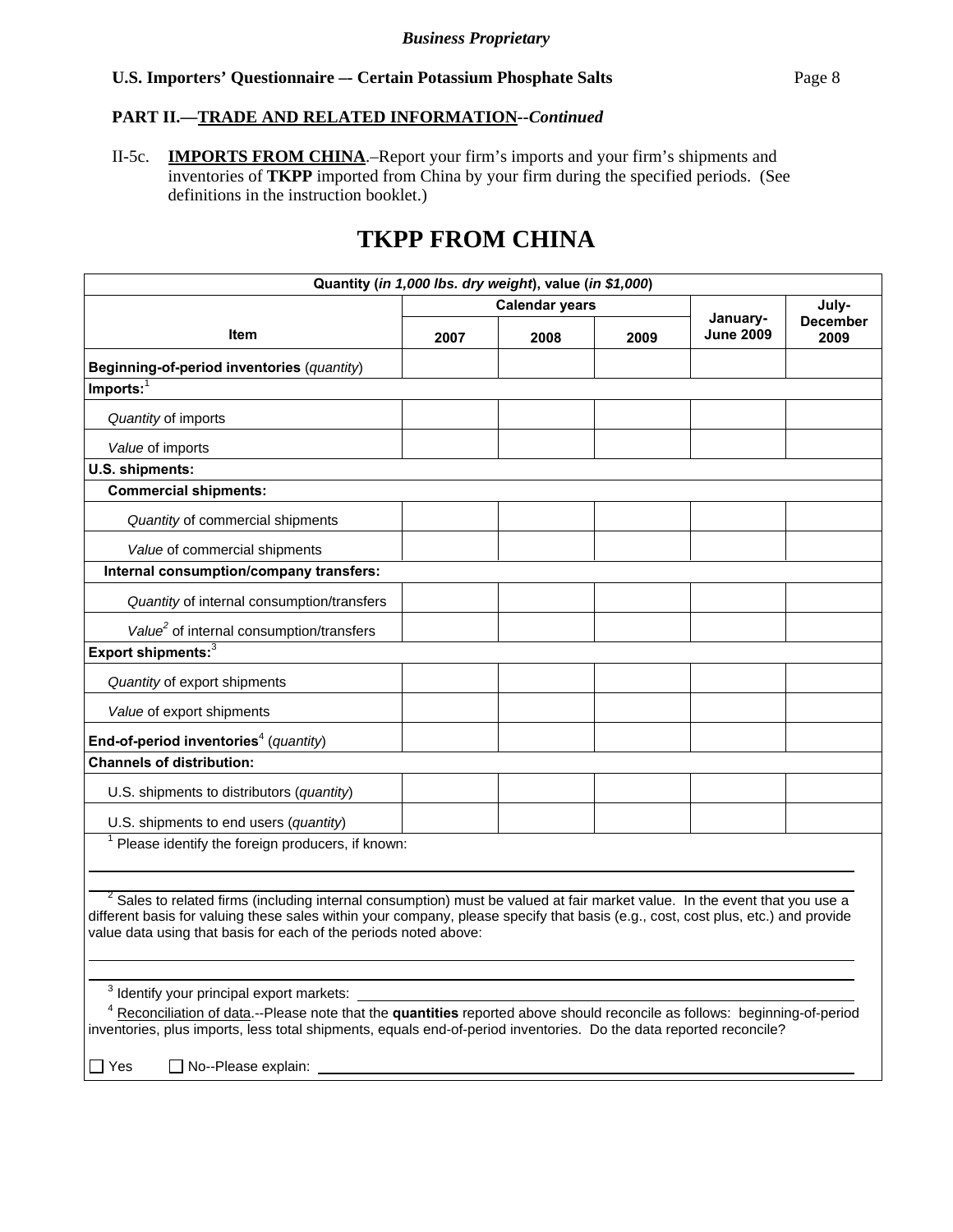#### **PART II.—TRADE AND RELATED INFORMATION***--Continued*

II-6a. **IMPORTS FROM ALL OTHER SOURCES**.–Report your firm's imports and your firm's shipments and inventories of **DKP** imported from all other sources combined by your firm during the specified periods. (See definitions in the instruction booklet.)

# **DKP FROM ALL OTHER SOURCES COMBINED**

| Quantity (in 1,000 lbs. dry weight), value (in \$1,000)                                                                                                                                                                                                                                                                                       |      |                       |      |                              |                         |
|-----------------------------------------------------------------------------------------------------------------------------------------------------------------------------------------------------------------------------------------------------------------------------------------------------------------------------------------------|------|-----------------------|------|------------------------------|-------------------------|
|                                                                                                                                                                                                                                                                                                                                               |      | <b>Calendar years</b> |      |                              | July-                   |
| Item                                                                                                                                                                                                                                                                                                                                          | 2007 | 2008                  | 2009 | January-<br><b>June 2009</b> | <b>December</b><br>2009 |
| Beginning-of-period inventories (quantity)                                                                                                                                                                                                                                                                                                    |      |                       |      |                              |                         |
| $Imports:$ <sup>1</sup>                                                                                                                                                                                                                                                                                                                       |      |                       |      |                              |                         |
| Quantity of imports                                                                                                                                                                                                                                                                                                                           |      |                       |      |                              |                         |
| Value of imports                                                                                                                                                                                                                                                                                                                              |      |                       |      |                              |                         |
| U.S. shipments:                                                                                                                                                                                                                                                                                                                               |      |                       |      |                              |                         |
| <b>Commercial shipments:</b>                                                                                                                                                                                                                                                                                                                  |      |                       |      |                              |                         |
| Quantity of commercial shipments                                                                                                                                                                                                                                                                                                              |      |                       |      |                              |                         |
| Value of commercial shipments                                                                                                                                                                                                                                                                                                                 |      |                       |      |                              |                         |
| Internal consumption/company transfers:                                                                                                                                                                                                                                                                                                       |      |                       |      |                              |                         |
| Quantity of internal consumption/transfers                                                                                                                                                                                                                                                                                                    |      |                       |      |                              |                         |
| Value <sup>2</sup> of internal consumption/transfers                                                                                                                                                                                                                                                                                          |      |                       |      |                              |                         |
| Export shipments: <sup>3</sup>                                                                                                                                                                                                                                                                                                                |      |                       |      |                              |                         |
| Quantity of export shipments                                                                                                                                                                                                                                                                                                                  |      |                       |      |                              |                         |
| Value of export shipments                                                                                                                                                                                                                                                                                                                     |      |                       |      |                              |                         |
| End-of-period inventories <sup>4</sup> (quantity)                                                                                                                                                                                                                                                                                             |      |                       |      |                              |                         |
| <b>Channels of distribution:</b>                                                                                                                                                                                                                                                                                                              |      |                       |      |                              |                         |
| U.S. shipments to distributors (quantity)                                                                                                                                                                                                                                                                                                     |      |                       |      |                              |                         |
| U.S. shipments to end users (quantity)                                                                                                                                                                                                                                                                                                        |      |                       |      |                              |                         |
| <sup>1</sup> Please identify the sources and foreign producers, if known:                                                                                                                                                                                                                                                                     |      |                       |      |                              |                         |
|                                                                                                                                                                                                                                                                                                                                               |      |                       |      |                              |                         |
| <sup>2</sup> Sales to related firms (including internal consumption) must be valued at fair market value. In the event that you use a<br>different basis for valuing these sales within your company, please specify that basis (e.g., cost, cost plus, etc.) and provide<br>value data using that basis for each of the periods noted above: |      |                       |      |                              |                         |
|                                                                                                                                                                                                                                                                                                                                               |      |                       |      |                              |                         |
| <sup>3</sup> Identify your principal export markets:                                                                                                                                                                                                                                                                                          |      |                       |      |                              |                         |
| <sup>4</sup> Reconciliation of data.--Please note that the quantities reported above should reconcile as follows: beginning-of-period<br>inventories, plus imports, less total shipments, equals end-of-period inventories. Do the data reported reconcile?                                                                                   |      |                       |      |                              |                         |
| □ Yes<br>No--Please explain:                                                                                                                                                                                                                                                                                                                  |      |                       |      |                              |                         |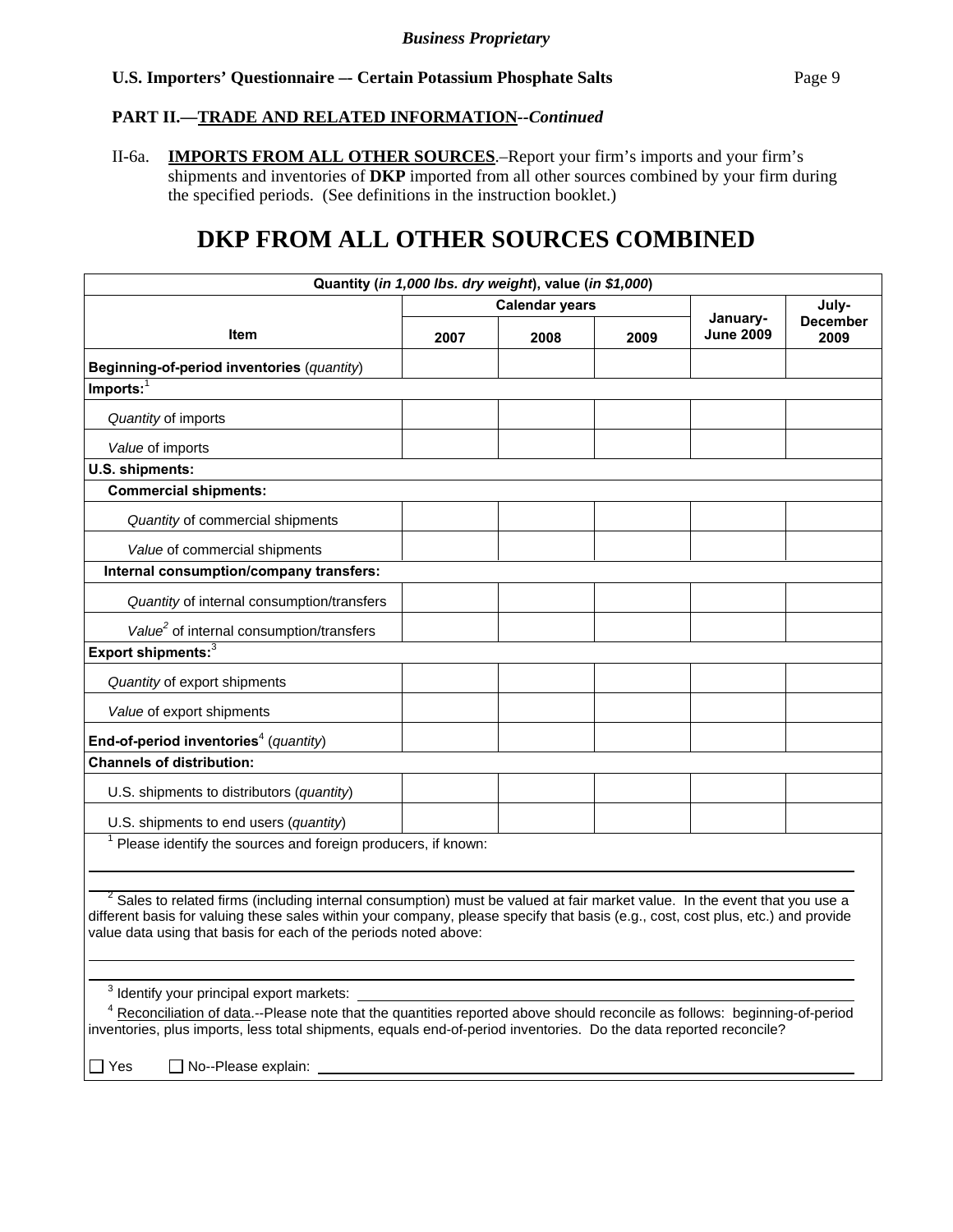#### **PART II.—TRADE AND RELATED INFORMATION***--Continued*

II-6b. **IMPORTS FROM ALL OTHER SOURCES**.–Report your firm's imports and your firm's shipments and inventories of **MKP** imported from all other sources combined by your firm during the specified periods. (See definitions in the instruction booklet.)

# **MKP FROM ALL OTHER SOURCES COMBINED**

| Quantity (in 1,000 lbs. dry weight), value (in \$1,000)                                                                                                                                                                                                                                                                                       |      |                       |      |                              |                         |
|-----------------------------------------------------------------------------------------------------------------------------------------------------------------------------------------------------------------------------------------------------------------------------------------------------------------------------------------------|------|-----------------------|------|------------------------------|-------------------------|
|                                                                                                                                                                                                                                                                                                                                               |      | <b>Calendar years</b> |      |                              | July-                   |
| Item                                                                                                                                                                                                                                                                                                                                          | 2007 | 2008                  | 2009 | January-<br><b>June 2009</b> | <b>December</b><br>2009 |
| Beginning-of-period inventories (quantity)                                                                                                                                                                                                                                                                                                    |      |                       |      |                              |                         |
| $Imports:$ <sup>1</sup>                                                                                                                                                                                                                                                                                                                       |      |                       |      |                              |                         |
| Quantity of imports                                                                                                                                                                                                                                                                                                                           |      |                       |      |                              |                         |
| Value of imports                                                                                                                                                                                                                                                                                                                              |      |                       |      |                              |                         |
| U.S. shipments:                                                                                                                                                                                                                                                                                                                               |      |                       |      |                              |                         |
| <b>Commercial shipments:</b>                                                                                                                                                                                                                                                                                                                  |      |                       |      |                              |                         |
| Quantity of commercial shipments                                                                                                                                                                                                                                                                                                              |      |                       |      |                              |                         |
| Value of commercial shipments                                                                                                                                                                                                                                                                                                                 |      |                       |      |                              |                         |
| Internal consumption/company transfers:                                                                                                                                                                                                                                                                                                       |      |                       |      |                              |                         |
| Quantity of internal consumption/transfers                                                                                                                                                                                                                                                                                                    |      |                       |      |                              |                         |
| Value <sup>2</sup> of internal consumption/transfers                                                                                                                                                                                                                                                                                          |      |                       |      |                              |                         |
| Export shipments: <sup>3</sup>                                                                                                                                                                                                                                                                                                                |      |                       |      |                              |                         |
| Quantity of export shipments                                                                                                                                                                                                                                                                                                                  |      |                       |      |                              |                         |
| Value of export shipments                                                                                                                                                                                                                                                                                                                     |      |                       |      |                              |                         |
| End-of-period inventories <sup>4</sup> (quantity)                                                                                                                                                                                                                                                                                             |      |                       |      |                              |                         |
| <b>Channels of distribution:</b>                                                                                                                                                                                                                                                                                                              |      |                       |      |                              |                         |
| U.S. shipments to distributors (quantity)                                                                                                                                                                                                                                                                                                     |      |                       |      |                              |                         |
| U.S. shipments to end users (quantity)                                                                                                                                                                                                                                                                                                        |      |                       |      |                              |                         |
| <sup>1</sup> Please identify the sources and foreign producers, if known:                                                                                                                                                                                                                                                                     |      |                       |      |                              |                         |
|                                                                                                                                                                                                                                                                                                                                               |      |                       |      |                              |                         |
| <sup>2</sup> Sales to related firms (including internal consumption) must be valued at fair market value. In the event that you use a<br>different basis for valuing these sales within your company, please specify that basis (e.g., cost, cost plus, etc.) and provide<br>value data using that basis for each of the periods noted above: |      |                       |      |                              |                         |
|                                                                                                                                                                                                                                                                                                                                               |      |                       |      |                              |                         |
| <sup>3</sup> Identify your principal export markets:                                                                                                                                                                                                                                                                                          |      |                       |      |                              |                         |
| <sup>4</sup> Reconciliation of data.--Please note that the quantities reported above should reconcile as follows: beginning-of-period<br>inventories, plus imports, less total shipments, equals end-of-period inventories. Do the data reported reconcile?                                                                                   |      |                       |      |                              |                         |
| $\Box$ Yes<br>$\Box$ No--Please explain:                                                                                                                                                                                                                                                                                                      |      |                       |      |                              |                         |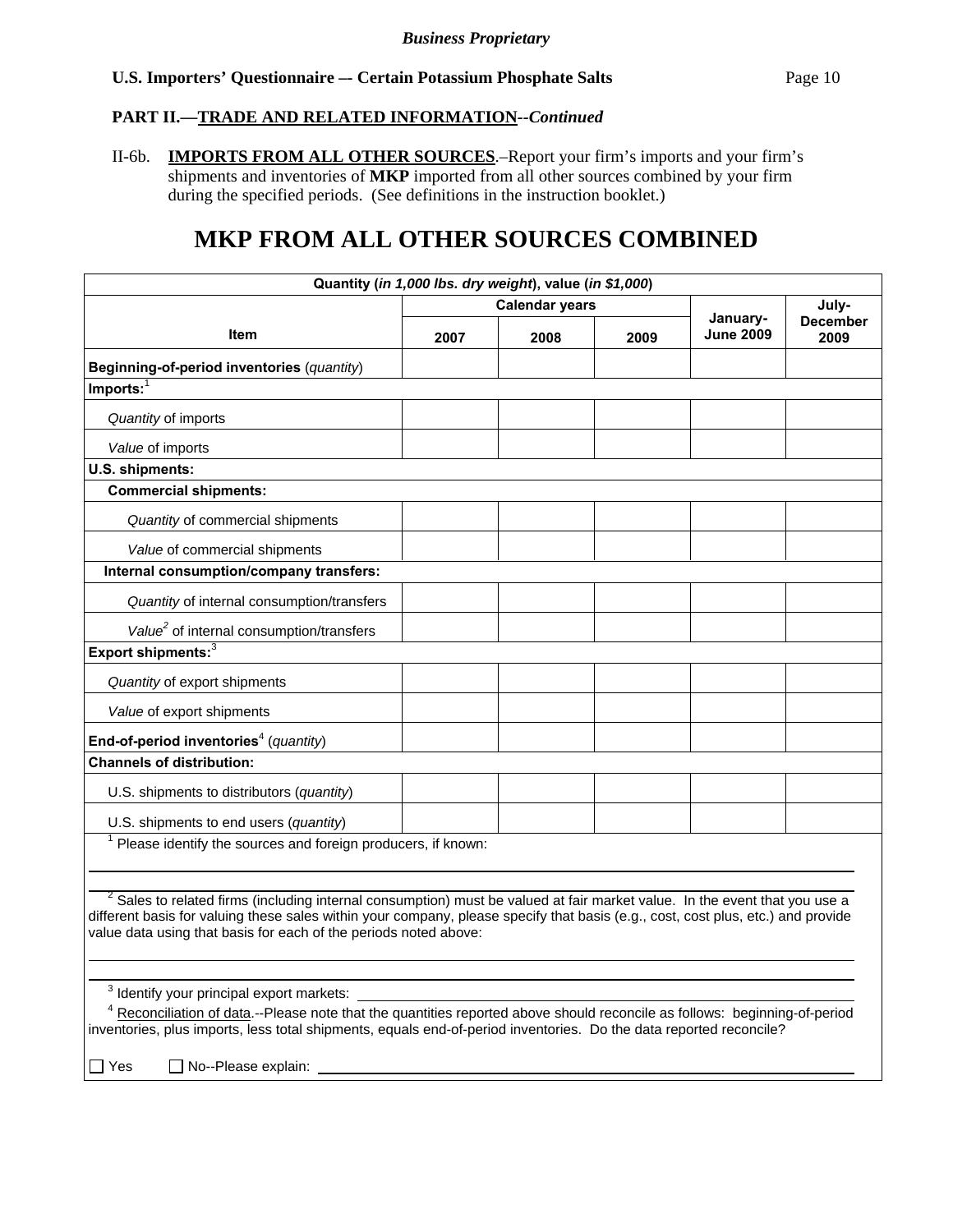#### **PART II.—TRADE AND RELATED INFORMATION***--Continued*

II-6c. **IMPORTS FROM ALL OTHER SOURCES**.–Report your firm's imports and your firm's shipments and inventories of **TKPP** imported from all other sources combined by your firm during the specified periods. (See definitions in the instruction booklet.)

# **TKPP FROM ALL OTHER SOURCES COMBINED**

|                                                                                                                                                                                                                                                                                                                                               |      | Quantity (in 1,000 lbs. dry weight), value (in \$1,000) |  |                  |                         |
|-----------------------------------------------------------------------------------------------------------------------------------------------------------------------------------------------------------------------------------------------------------------------------------------------------------------------------------------------|------|---------------------------------------------------------|--|------------------|-------------------------|
|                                                                                                                                                                                                                                                                                                                                               |      | <b>Calendar years</b><br>January-                       |  |                  | July-                   |
| Item                                                                                                                                                                                                                                                                                                                                          | 2007 |                                                         |  | <b>June 2009</b> | <b>December</b><br>2009 |
| Beginning-of-period inventories (quantity)                                                                                                                                                                                                                                                                                                    |      |                                                         |  |                  |                         |
| $Imports:$ <sup>1</sup>                                                                                                                                                                                                                                                                                                                       |      |                                                         |  |                  |                         |
| Quantity of imports                                                                                                                                                                                                                                                                                                                           |      |                                                         |  |                  |                         |
| Value of imports                                                                                                                                                                                                                                                                                                                              |      |                                                         |  |                  |                         |
| U.S. shipments:                                                                                                                                                                                                                                                                                                                               |      |                                                         |  |                  |                         |
| <b>Commercial shipments:</b>                                                                                                                                                                                                                                                                                                                  |      |                                                         |  |                  |                         |
| Quantity of commercial shipments                                                                                                                                                                                                                                                                                                              |      |                                                         |  |                  |                         |
| Value of commercial shipments                                                                                                                                                                                                                                                                                                                 |      |                                                         |  |                  |                         |
| Internal consumption/company transfers:                                                                                                                                                                                                                                                                                                       |      |                                                         |  |                  |                         |
| Quantity of internal consumption/transfers                                                                                                                                                                                                                                                                                                    |      |                                                         |  |                  |                         |
| Value <sup>2</sup> of internal consumption/transfers                                                                                                                                                                                                                                                                                          |      |                                                         |  |                  |                         |
| Export shipments: <sup>3</sup>                                                                                                                                                                                                                                                                                                                |      |                                                         |  |                  |                         |
| Quantity of export shipments                                                                                                                                                                                                                                                                                                                  |      |                                                         |  |                  |                         |
| Value of export shipments                                                                                                                                                                                                                                                                                                                     |      |                                                         |  |                  |                         |
| End-of-period inventories <sup>4</sup> (quantity)                                                                                                                                                                                                                                                                                             |      |                                                         |  |                  |                         |
| <b>Channels of distribution:</b>                                                                                                                                                                                                                                                                                                              |      |                                                         |  |                  |                         |
| U.S. shipments to distributors (quantity)                                                                                                                                                                                                                                                                                                     |      |                                                         |  |                  |                         |
| U.S. shipments to end users (quantity)                                                                                                                                                                                                                                                                                                        |      |                                                         |  |                  |                         |
| <sup>1</sup> Please identify the sources and foreign producers, if known:                                                                                                                                                                                                                                                                     |      |                                                         |  |                  |                         |
|                                                                                                                                                                                                                                                                                                                                               |      |                                                         |  |                  |                         |
| <sup>2</sup> Sales to related firms (including internal consumption) must be valued at fair market value. In the event that you use a<br>different basis for valuing these sales within your company, please specify that basis (e.g., cost, cost plus, etc.) and provide<br>value data using that basis for each of the periods noted above: |      |                                                         |  |                  |                         |
|                                                                                                                                                                                                                                                                                                                                               |      |                                                         |  |                  |                         |
| <sup>3</sup> Identify your principal export markets:                                                                                                                                                                                                                                                                                          |      |                                                         |  |                  |                         |
| <sup>4</sup> Reconciliation of data.--Please note that the quantities reported above should reconcile as follows: beginning-of-period<br>inventories, plus imports, less total shipments, equals end-of-period inventories. Do the data reported reconcile?                                                                                   |      |                                                         |  |                  |                         |
| $\Box$ Yes<br>$\Box$ No--Please explain:                                                                                                                                                                                                                                                                                                      |      |                                                         |  |                  |                         |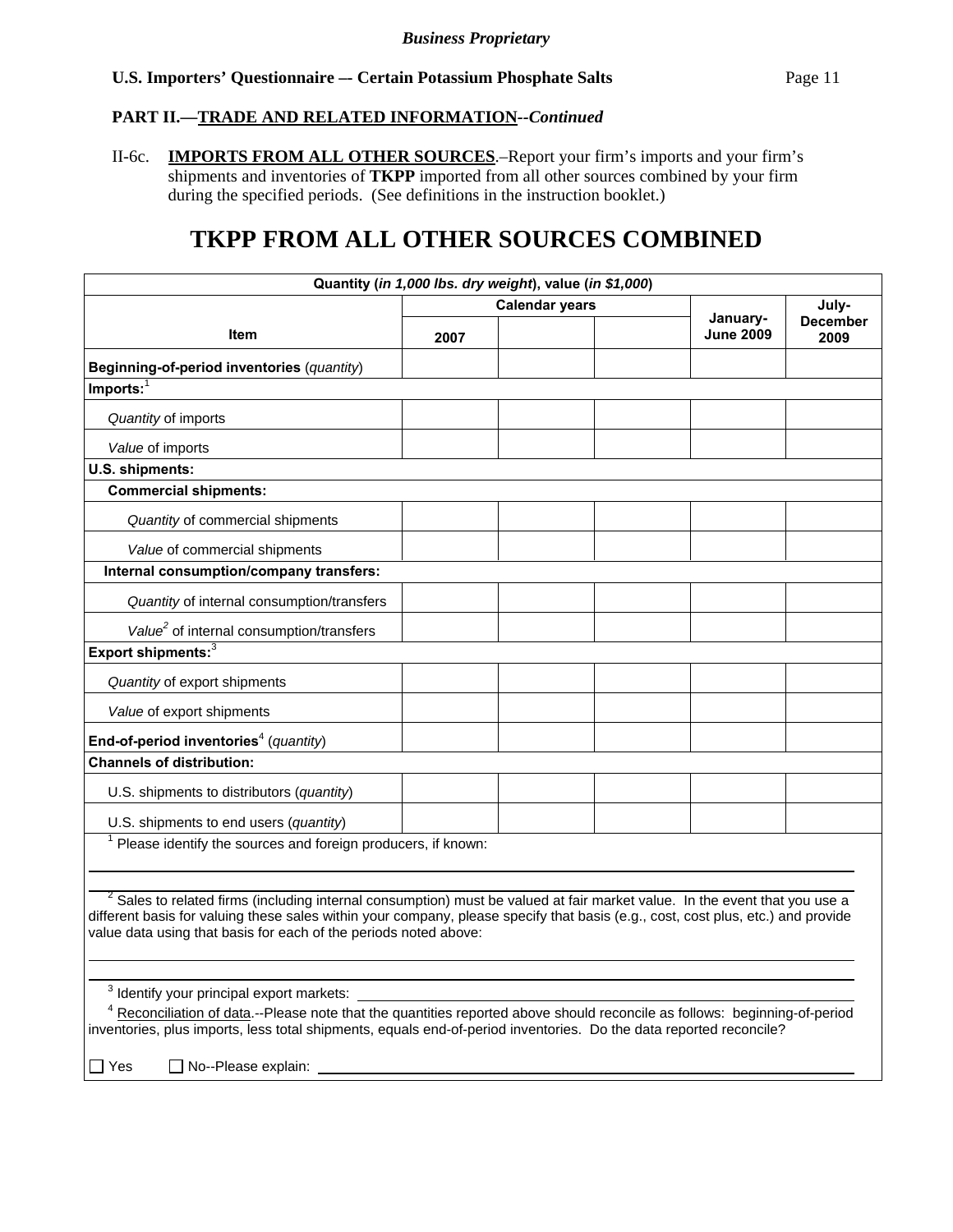# **PART II.—TRADE AND RELATED INFORMATION***--Continued*

II-7. **Phosphate salts in solution**. Please report the quantity (1,000 lbs dry weight) and value (\$1,000) of your firm's 2009 U.S. imports of phosphate salts in solution. Such imports should be included in your responses to questions II-5 and II-6, for TKPP, but should not be included for DKP and MKP.

|                                     |          | <b>China 2009</b> |          | Other sources 2009 |  |  |
|-------------------------------------|----------|-------------------|----------|--------------------|--|--|
| <b>Product</b>                      | Quantity | Value             | Quantity | Value              |  |  |
| DKP <sup>1</sup>                    |          |                   |          |                    |  |  |
| MKP <sup>1</sup>                    |          |                   |          |                    |  |  |
| <b>TKPP</b>                         |          |                   |          |                    |  |  |
| Not subject to these investigations |          |                   |          |                    |  |  |

II-8. **IMPORTS OF DKP, MKP, AND TKPP**.–Report your firm's imports of phosphate salt by grade/purity for calendar year 2009.

| <b>Phosphate salt</b> | <b>Grade/Purity</b> | Share of phosphate salt<br>grade/purity (shares of<br>quantity) |                        |  |
|-----------------------|---------------------|-----------------------------------------------------------------|------------------------|--|
|                       |                     | China                                                           | All other<br>countries |  |
|                       | Food grade          |                                                                 |                        |  |
| <b>DKP</b>            | Technical grade     |                                                                 |                        |  |
|                       | Other               |                                                                 |                        |  |
|                       | Total               | 100.0                                                           | 100.0                  |  |
|                       | Food grade          |                                                                 |                        |  |
| <b>MKP</b>            | Technical grade     |                                                                 |                        |  |
|                       | Other $\_\_$        |                                                                 |                        |  |
|                       | Total               | 100.0                                                           | 100.0                  |  |
|                       | Food grade          |                                                                 |                        |  |
| <b>TKPP</b>           | Technical grade     |                                                                 |                        |  |
|                       | Other               |                                                                 |                        |  |
|                       | Total               | 100.0                                                           | 100.0                  |  |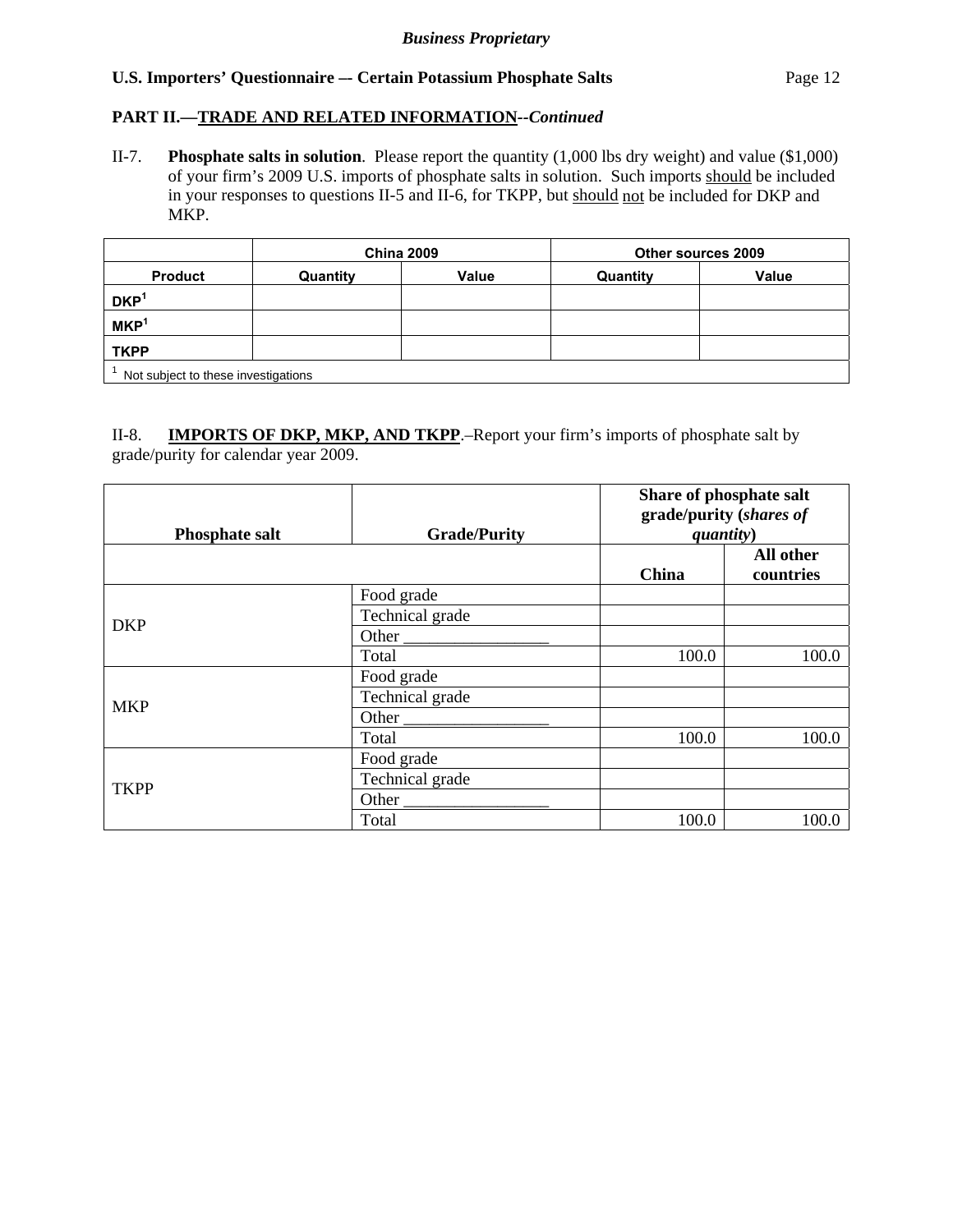#### *Business Proprietary*

# U.S. Importers' Questionnaire -- Certain Potassium Phosphate Salts Page 13

# **PART II.—TRADE AND RELATED INFORMATION***--Continued*

II-9. **IMPORTS OF DKP, MKP, AND TKPP**.–Report your firm's imports of phosphate salt by end use for calendar year 2009.

|                       |                                             | Share of phosphate salt end |                          |  |  |
|-----------------------|---------------------------------------------|-----------------------------|--------------------------|--|--|
| <b>Phosphate salt</b> | <b>End Use</b>                              |                             | use (shares of quantity) |  |  |
|                       |                                             |                             | All other                |  |  |
|                       |                                             | China                       | countries                |  |  |
|                       | Antifreeze                                  |                             |                          |  |  |
|                       | Baked goods                                 |                             |                          |  |  |
|                       | Buffering agent in compounding formulas     |                             |                          |  |  |
|                       | Dairy (coffee creamers, processed cheese,   |                             |                          |  |  |
| <b>DKP</b>            | evaporate milk)                             |                             |                          |  |  |
|                       | Meat processing                             |                             |                          |  |  |
|                       | Metal treatment                             |                             |                          |  |  |
|                       | Other                                       |                             |                          |  |  |
|                       | Total                                       | 100.0                       | 100.0                    |  |  |
|                       | Buffering agent in compounding formulas     |                             |                          |  |  |
|                       | Cement                                      |                             |                          |  |  |
|                       | Chemical processing                         |                             |                          |  |  |
|                       | Dog food                                    |                             |                          |  |  |
|                       | Fertilizer                                  |                             |                          |  |  |
| <b>MKP</b>            | Food & beverage (yeast, food nutrient)      |                             |                          |  |  |
|                       | Fungicide                                   |                             |                          |  |  |
|                       | Refractories                                |                             |                          |  |  |
|                       | Other                                       |                             |                          |  |  |
|                       | Total                                       | 100.0                       | 100.0                    |  |  |
|                       | Boiler descaling, dyeing, non-food          |                             |                          |  |  |
|                       | preservative                                |                             |                          |  |  |
|                       | Buffering agent in compounding formulas     |                             |                          |  |  |
|                       | Detergents, industrial cleaners, surfactant |                             |                          |  |  |
|                       | (cleaning products)                         |                             |                          |  |  |
|                       | Fertilizer                                  |                             |                          |  |  |
|                       | Food                                        |                             |                          |  |  |
| <b>TKPP</b>           | Household and industrial type products      |                             |                          |  |  |
|                       | Metal finishing                             |                             |                          |  |  |
|                       | Paints                                      |                             |                          |  |  |
|                       | Pulp and paper                              |                             |                          |  |  |
|                       | Water treatment                             |                             |                          |  |  |
|                       | Other                                       |                             |                          |  |  |
|                       | Total                                       | 100.0                       | 100.0                    |  |  |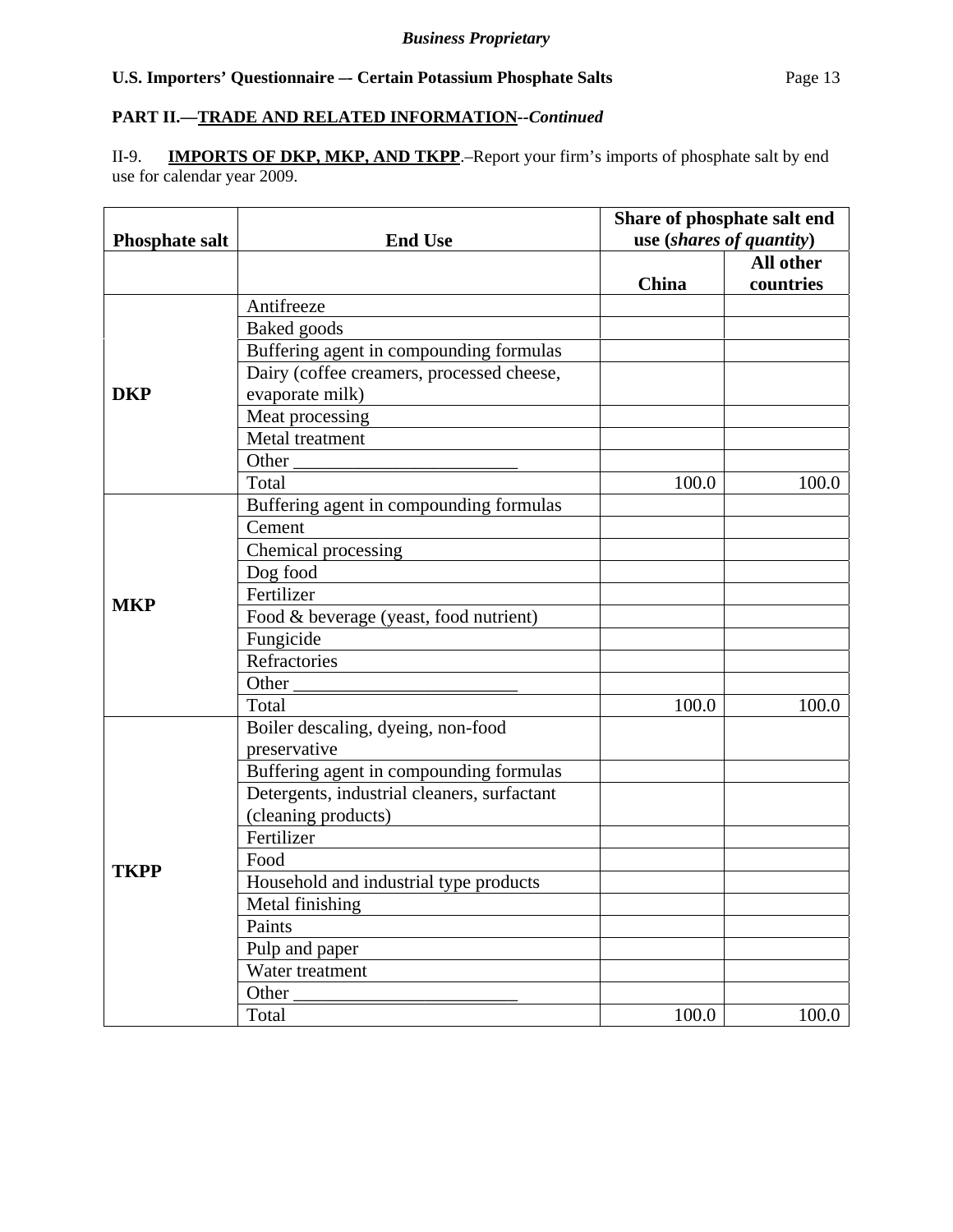# **PART III.—PRICING AND MARKET FACTORS**

Further information on this part of the questionnaire can be obtained from Aimee Larsen (202-205-3179, aimee.larsen@usitc.gov)

III-1. **Contact information (Price).--**Who should be contacted regarding the requested pricing and related information?

Company contact:

Name and title

 $($ 

Phone number E-mail address

# **PRICE DATA**

This section requests quarterly price and quantity data, f.o.b. your U.S. point of shipment, for your commercial shipments to unrelated U.S. customers since 2007 of the following products that you imported:

- *Product 1***.—Dipotassium phosphate (DKP), anhydrous, food grade, whether granular or powder and regardless of packaging size**
- *Product 2***.—Dipotassium phosphate (DKP), anhydrous, technical grade, whether granular or powder and regardless of packaging size**
- *Product 3***.—Monopotassium phosphate (MKP), anhydrous, food grade, whether granular or powder and regardless of packaging size**
- *Product 4***.—Monopotassium phosphate (MKP), anhydrous, technical grade, whether granular or powder and regardless of packaging size**
- *Product 5***.—Tetrapotassium pyrophosphate (TKPP), anhydrous, food grade, whether granular or powder and regardless of packaging size**
- *Product 6***.—Tetrapotassium pyrophosphate (TKPP), anhydrous, technical grade, whether granular or powder and regardless of packaging size**

**Please note that total dollar values should be f.o.b., U.S. point of shipment and should not include U.S.-inland transportation costs. Total dollar values should reflect the** *final net* **amount paid to you (i.e., should be net of all deductions for discounts or rebates). See instruction booklet.**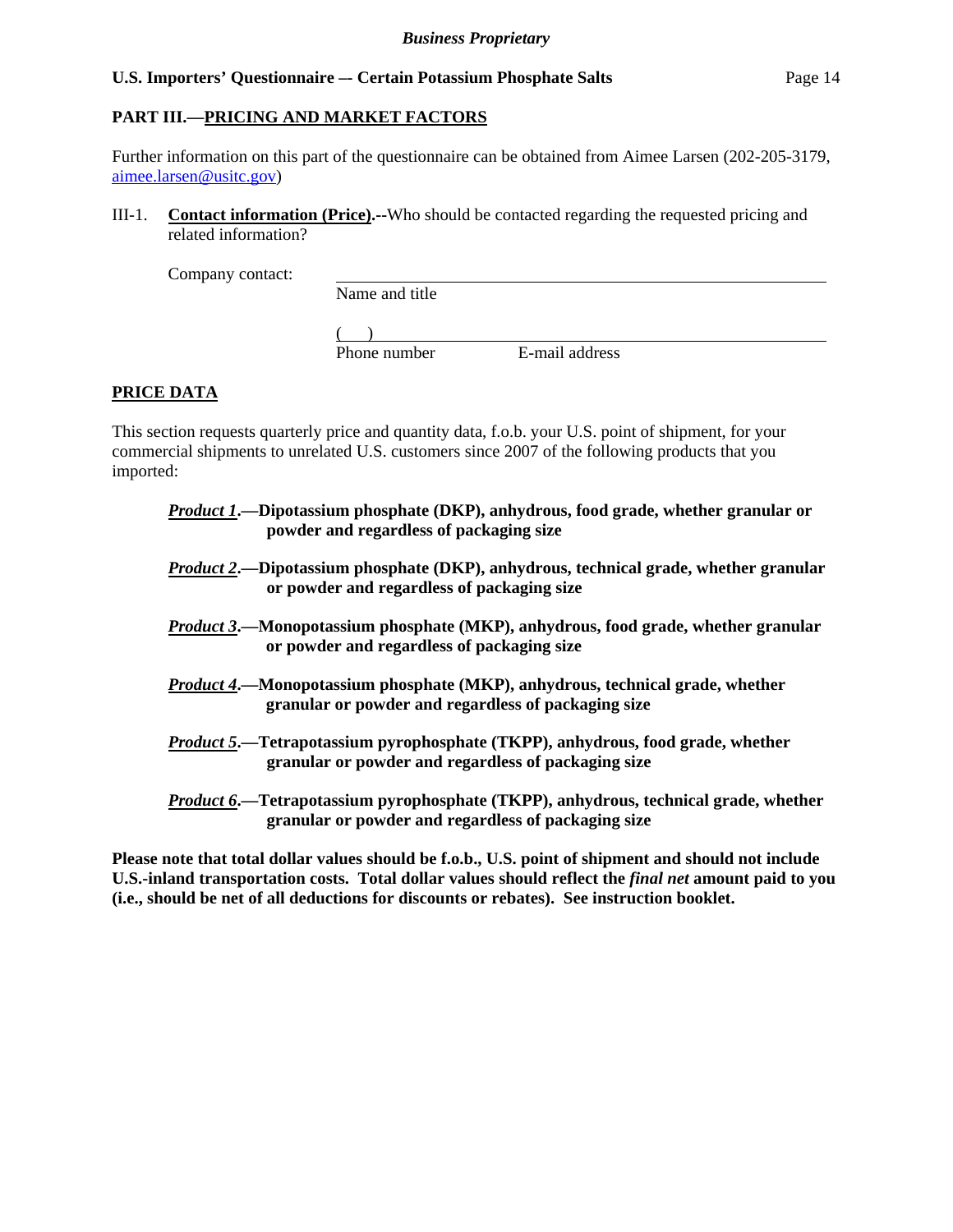# **PART III.—PRICING AND MARKET FACTORS***--Continued*

III-2. Price data (China).--Report below the quarterly price data<sup>1</sup> for pricing products<sup>2</sup> imported from **China** and sold by your firm.

|                                                                                                                                                                                                                                                                                                                                                                                                                                                  |          |                                      | UMM                                             |       |          |       |           |  |
|--------------------------------------------------------------------------------------------------------------------------------------------------------------------------------------------------------------------------------------------------------------------------------------------------------------------------------------------------------------------------------------------------------------------------------------------------|----------|--------------------------------------|-------------------------------------------------|-------|----------|-------|-----------|--|
|                                                                                                                                                                                                                                                                                                                                                                                                                                                  |          |                                      | (Quantity in Ibs. dry weight, value in dollars) |       |          |       |           |  |
|                                                                                                                                                                                                                                                                                                                                                                                                                                                  |          | <b>Product 1</b><br><b>Product 2</b> |                                                 |       |          |       | Product 3 |  |
| <b>Period of shipment</b>                                                                                                                                                                                                                                                                                                                                                                                                                        | Quantity | Value                                | Quantity                                        | Value | Quantity | Value |           |  |
| 2007:                                                                                                                                                                                                                                                                                                                                                                                                                                            |          |                                      |                                                 |       |          |       |           |  |
| January-March                                                                                                                                                                                                                                                                                                                                                                                                                                    |          |                                      |                                                 |       |          |       |           |  |
| April-June                                                                                                                                                                                                                                                                                                                                                                                                                                       |          |                                      |                                                 |       |          |       |           |  |
| July-September                                                                                                                                                                                                                                                                                                                                                                                                                                   |          |                                      |                                                 |       |          |       |           |  |
| October-December                                                                                                                                                                                                                                                                                                                                                                                                                                 |          |                                      |                                                 |       |          |       |           |  |
| 2008:                                                                                                                                                                                                                                                                                                                                                                                                                                            |          |                                      |                                                 |       |          |       |           |  |
| January-March                                                                                                                                                                                                                                                                                                                                                                                                                                    |          |                                      |                                                 |       |          |       |           |  |
| April-June                                                                                                                                                                                                                                                                                                                                                                                                                                       |          |                                      |                                                 |       |          |       |           |  |
| July-September                                                                                                                                                                                                                                                                                                                                                                                                                                   |          |                                      |                                                 |       |          |       |           |  |
| October-December                                                                                                                                                                                                                                                                                                                                                                                                                                 |          |                                      |                                                 |       |          |       |           |  |
| 2009:                                                                                                                                                                                                                                                                                                                                                                                                                                            |          |                                      |                                                 |       |          |       |           |  |
| January-March                                                                                                                                                                                                                                                                                                                                                                                                                                    |          |                                      |                                                 |       |          |       |           |  |
| April-June                                                                                                                                                                                                                                                                                                                                                                                                                                       |          |                                      |                                                 |       |          |       |           |  |
| July-September                                                                                                                                                                                                                                                                                                                                                                                                                                   |          |                                      |                                                 |       |          |       |           |  |
| October-December                                                                                                                                                                                                                                                                                                                                                                                                                                 |          |                                      |                                                 |       |          |       |           |  |
| <sup>1</sup> Net values (i.e., gross sales values less all discounts, allowances, rebates, prepaid freight, and the value of returned goods), f.o.b.<br>your U.S. point of shipment.<br><sup>2</sup> Pricing product definitions are provided on the first page of Part III.<br>Note.--If your product does not exactly meet the product specifications but is competitive with the specified product, provide a description of<br>your product: |          |                                      |                                                 |       |          |       |           |  |
|                                                                                                                                                                                                                                                                                                                                                                                                                                                  |          |                                      |                                                 |       |          |       |           |  |
| Product 1:                                                                                                                                                                                                                                                                                                                                                                                                                                       |          |                                      |                                                 |       |          |       |           |  |
| Product 2:                                                                                                                                                                                                                                                                                                                                                                                                                                       |          |                                      |                                                 |       |          |       |           |  |
| Product 3:                                                                                                                                                                                                                                                                                                                                                                                                                                       |          |                                      |                                                 |       |          |       |           |  |
|                                                                                                                                                                                                                                                                                                                                                                                                                                                  |          |                                      |                                                 |       |          |       |           |  |

# **China**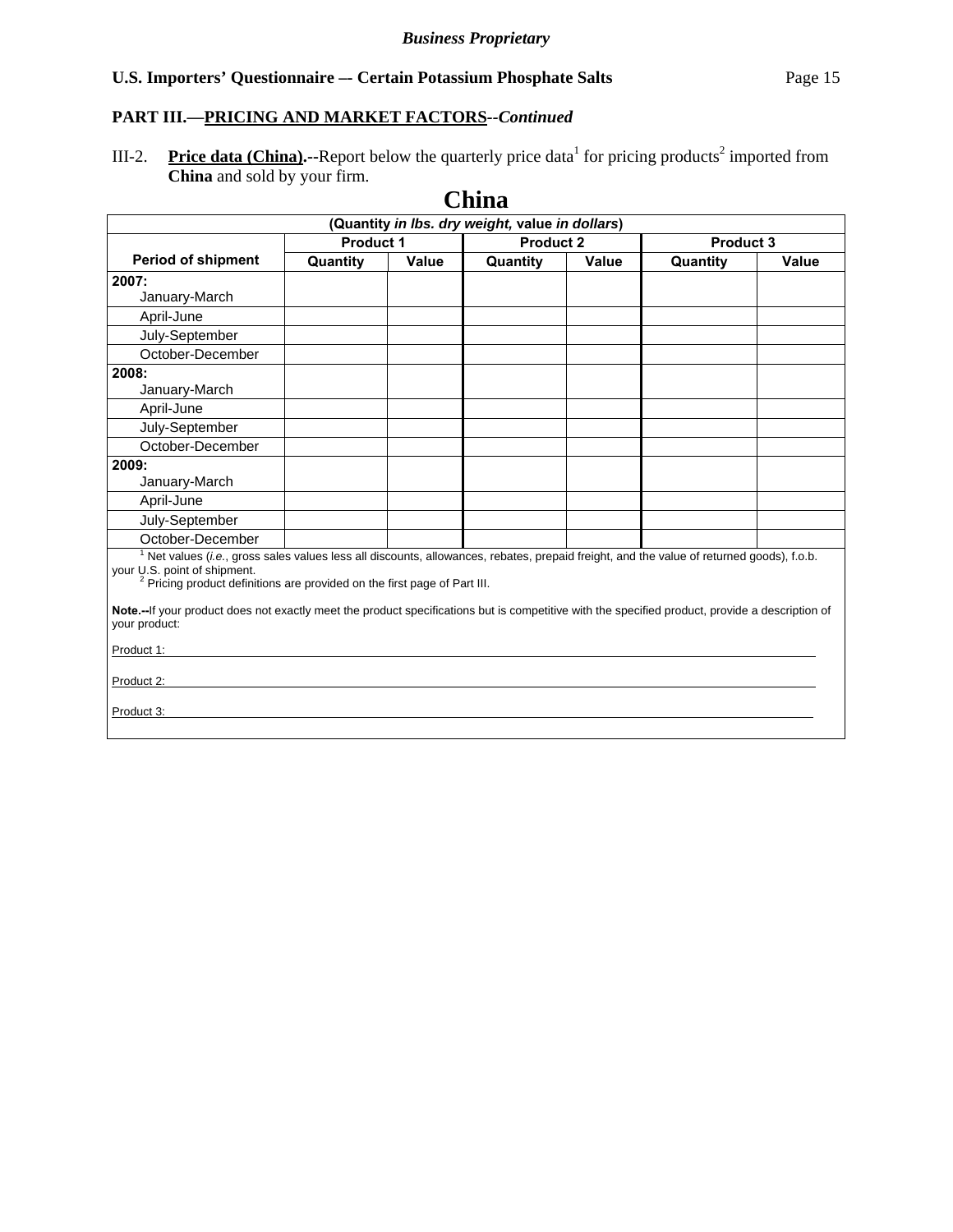# **PART III.—PRICING AND MARKET FACTORS***--Continued*

# III-2. **Price data (China) .--***Continued*

**China** 

| (Quantity in Ibs. dry weight, value in dollars)                                                                                                                                                                                                                              |           |       |                        |       |          |       |
|------------------------------------------------------------------------------------------------------------------------------------------------------------------------------------------------------------------------------------------------------------------------------|-----------|-------|------------------------|-------|----------|-------|
|                                                                                                                                                                                                                                                                              | Product 4 |       | Product 5<br>Product 6 |       |          |       |
| <b>Period of shipment</b>                                                                                                                                                                                                                                                    | Quantity  | Value | Quantity               | Value | Quantity | Value |
| 2007:                                                                                                                                                                                                                                                                        |           |       |                        |       |          |       |
| January-March                                                                                                                                                                                                                                                                |           |       |                        |       |          |       |
| April-June                                                                                                                                                                                                                                                                   |           |       |                        |       |          |       |
| July-September                                                                                                                                                                                                                                                               |           |       |                        |       |          |       |
| October-December                                                                                                                                                                                                                                                             |           |       |                        |       |          |       |
| 2008:                                                                                                                                                                                                                                                                        |           |       |                        |       |          |       |
| January-March                                                                                                                                                                                                                                                                |           |       |                        |       |          |       |
| April-June                                                                                                                                                                                                                                                                   |           |       |                        |       |          |       |
| July-September                                                                                                                                                                                                                                                               |           |       |                        |       |          |       |
| October-December                                                                                                                                                                                                                                                             |           |       |                        |       |          |       |
| 2009:                                                                                                                                                                                                                                                                        |           |       |                        |       |          |       |
| January-March                                                                                                                                                                                                                                                                |           |       |                        |       |          |       |
| April-June                                                                                                                                                                                                                                                                   |           |       |                        |       |          |       |
| July-September                                                                                                                                                                                                                                                               |           |       |                        |       |          |       |
| October-December                                                                                                                                                                                                                                                             |           |       |                        |       |          |       |
| <sup>1</sup> Net values (i.e., gross sales values less all discounts, allowances, rebates, prepaid freight, and the value of returned goods), f.o.b. your<br>U.S. point of shipment.<br><sup>2</sup> Pricing product definitions are provided on the first page of Part III. |           |       |                        |       |          |       |
| Note.--If your product does not exactly meet the product specifications but is competitive with the specified product, provide a description of<br>your product:                                                                                                             |           |       |                        |       |          |       |
| Product 4:                                                                                                                                                                                                                                                                   |           |       |                        |       |          |       |
| Product 5:                                                                                                                                                                                                                                                                   |           |       |                        |       |          |       |
| Product 6:                                                                                                                                                                                                                                                                   |           |       |                        |       |          |       |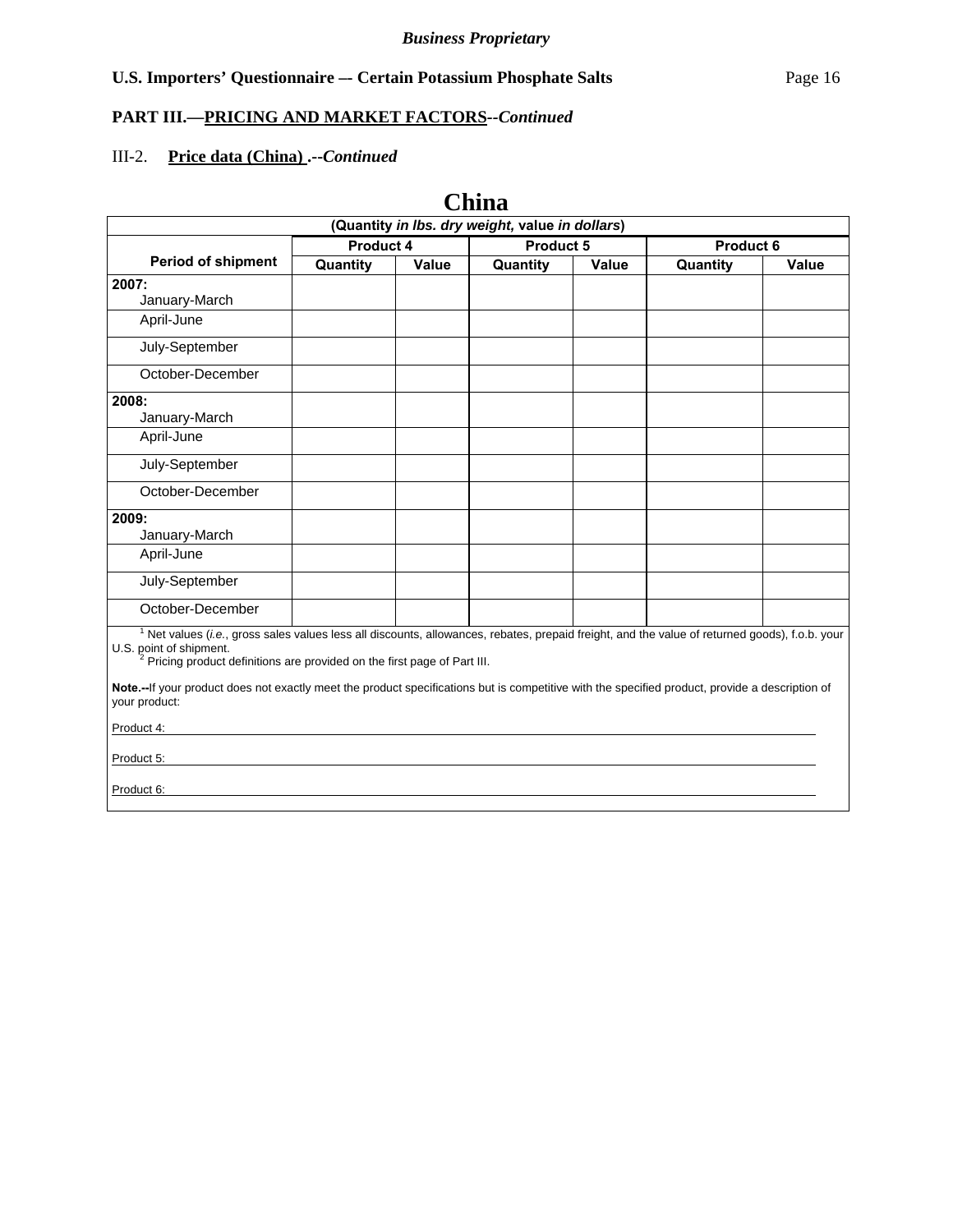# **PART III.—PRICING AND MARKET FACTORS***--Continued*

III-3(a). Price data (Nonsubject countries).--Report below the quarterly price data<sup>1</sup> for pricing products<sup>2</sup> sold by your firm that were imported from your largest nonsubject source.

# **Nonsubject Country #1:**

|                                                                                                                                                                                                                                                                              |                  |       | (Quantity in Ibs. dry weight, value in dollars) |       |          |       |
|------------------------------------------------------------------------------------------------------------------------------------------------------------------------------------------------------------------------------------------------------------------------------|------------------|-------|-------------------------------------------------|-------|----------|-------|
|                                                                                                                                                                                                                                                                              | <b>Product 1</b> |       | <b>Product 2</b><br>Product 3                   |       |          |       |
| <b>Period of shipment</b>                                                                                                                                                                                                                                                    | Quantity         | Value | Quantity                                        | Value | Quantity | Value |
| 2007:                                                                                                                                                                                                                                                                        |                  |       |                                                 |       |          |       |
| January-March                                                                                                                                                                                                                                                                |                  |       |                                                 |       |          |       |
| April-June                                                                                                                                                                                                                                                                   |                  |       |                                                 |       |          |       |
| July-September                                                                                                                                                                                                                                                               |                  |       |                                                 |       |          |       |
| October-                                                                                                                                                                                                                                                                     |                  |       |                                                 |       |          |       |
| December                                                                                                                                                                                                                                                                     |                  |       |                                                 |       |          |       |
| 2008:                                                                                                                                                                                                                                                                        |                  |       |                                                 |       |          |       |
| January-March                                                                                                                                                                                                                                                                |                  |       |                                                 |       |          |       |
| April-June                                                                                                                                                                                                                                                                   |                  |       |                                                 |       |          |       |
| July-September                                                                                                                                                                                                                                                               |                  |       |                                                 |       |          |       |
| October-                                                                                                                                                                                                                                                                     |                  |       |                                                 |       |          |       |
| December                                                                                                                                                                                                                                                                     |                  |       |                                                 |       |          |       |
| 2009:                                                                                                                                                                                                                                                                        |                  |       |                                                 |       |          |       |
| January-March                                                                                                                                                                                                                                                                |                  |       |                                                 |       |          |       |
| April-June                                                                                                                                                                                                                                                                   |                  |       |                                                 |       |          |       |
| July-September                                                                                                                                                                                                                                                               |                  |       |                                                 |       |          |       |
| October-                                                                                                                                                                                                                                                                     |                  |       |                                                 |       |          |       |
| December                                                                                                                                                                                                                                                                     |                  |       |                                                 |       |          |       |
| <sup>1</sup> Net values (i.e., gross sales values less all discounts, allowances, rebates, prepaid freight, and the value of returned goods), f.o.b.<br>your U.S. point of shipment.<br><sup>2</sup> Pricing product definitions are provided on the first page of Part III. |                  |       |                                                 |       |          |       |
| Note.--If your product does not exactly meet the product specifications but is competitive with the specified product, provide a description of<br>your product:                                                                                                             |                  |       |                                                 |       |          |       |
| Product 1:                                                                                                                                                                                                                                                                   |                  |       |                                                 |       |          |       |
| Product 2:                                                                                                                                                                                                                                                                   |                  |       |                                                 |       |          |       |
| Product 3:                                                                                                                                                                                                                                                                   |                  |       |                                                 |       |          |       |
|                                                                                                                                                                                                                                                                              |                  |       |                                                 |       |          |       |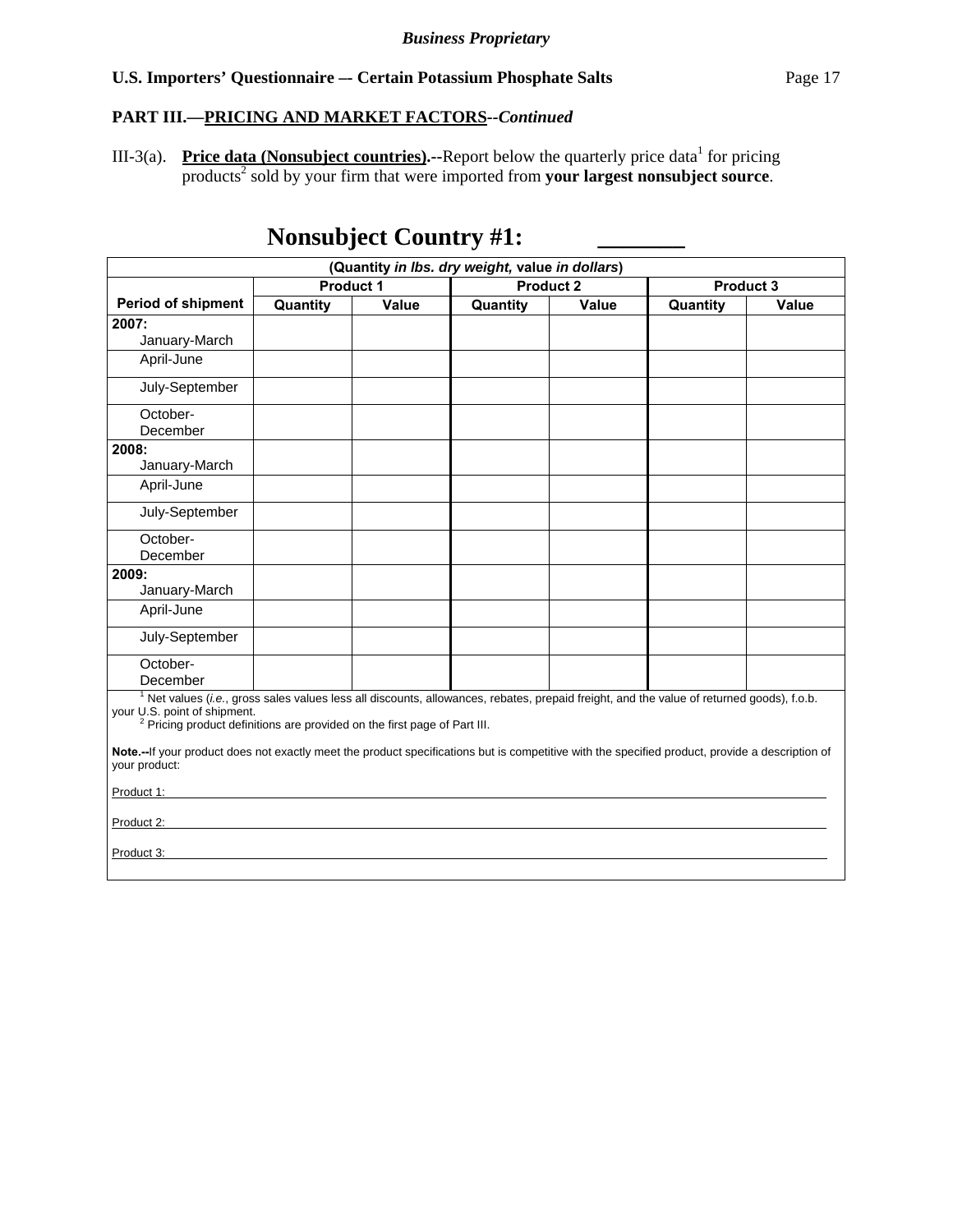# **PART III.—PRICING AND MARKET FACTORS***--Continued*

# III-3(a). **Price data (Nonsubject countries) .—***Continued*

# Nonsubject Country #1:

| (Quantity in Ibs. dry weight, value in dollars)                                                                                                                                                                                                                                                                                                                                                                                                                |          |                  |                               |       |          |       |  |
|----------------------------------------------------------------------------------------------------------------------------------------------------------------------------------------------------------------------------------------------------------------------------------------------------------------------------------------------------------------------------------------------------------------------------------------------------------------|----------|------------------|-------------------------------|-------|----------|-------|--|
|                                                                                                                                                                                                                                                                                                                                                                                                                                                                |          | <b>Product 4</b> | <b>Product 5</b><br>Product 6 |       |          |       |  |
| <b>Period of shipment</b>                                                                                                                                                                                                                                                                                                                                                                                                                                      | Quantity | Value            | Quantity                      | Value | Quantity | Value |  |
| 2007:                                                                                                                                                                                                                                                                                                                                                                                                                                                          |          |                  |                               |       |          |       |  |
| January-March                                                                                                                                                                                                                                                                                                                                                                                                                                                  |          |                  |                               |       |          |       |  |
| April-June                                                                                                                                                                                                                                                                                                                                                                                                                                                     |          |                  |                               |       |          |       |  |
| July-September                                                                                                                                                                                                                                                                                                                                                                                                                                                 |          |                  |                               |       |          |       |  |
| October-December                                                                                                                                                                                                                                                                                                                                                                                                                                               |          |                  |                               |       |          |       |  |
| 2008:                                                                                                                                                                                                                                                                                                                                                                                                                                                          |          |                  |                               |       |          |       |  |
| January-March                                                                                                                                                                                                                                                                                                                                                                                                                                                  |          |                  |                               |       |          |       |  |
| April-June                                                                                                                                                                                                                                                                                                                                                                                                                                                     |          |                  |                               |       |          |       |  |
| July-September                                                                                                                                                                                                                                                                                                                                                                                                                                                 |          |                  |                               |       |          |       |  |
| October-December                                                                                                                                                                                                                                                                                                                                                                                                                                               |          |                  |                               |       |          |       |  |
| 2009:                                                                                                                                                                                                                                                                                                                                                                                                                                                          |          |                  |                               |       |          |       |  |
| January-March                                                                                                                                                                                                                                                                                                                                                                                                                                                  |          |                  |                               |       |          |       |  |
| April-June                                                                                                                                                                                                                                                                                                                                                                                                                                                     |          |                  |                               |       |          |       |  |
| July-September                                                                                                                                                                                                                                                                                                                                                                                                                                                 |          |                  |                               |       |          |       |  |
| October-December                                                                                                                                                                                                                                                                                                                                                                                                                                               |          |                  |                               |       |          |       |  |
| <sup>1</sup> Net values (i.e., gross sales values less all discounts, allowances, rebates, prepaid freight, and the value of returned goods), f.o.b.<br>your U.S. point of shipment.<br><sup>2</sup> Pricing product definitions are provided on the first page of Part III.<br>Note.--If your product does not exactly meet the product specifications but is competitive with the specified product, provide a description of<br>your product:<br>Product 4: |          |                  |                               |       |          |       |  |
| Product 5:                                                                                                                                                                                                                                                                                                                                                                                                                                                     |          |                  |                               |       |          |       |  |
| Product 6:                                                                                                                                                                                                                                                                                                                                                                                                                                                     |          |                  |                               |       |          |       |  |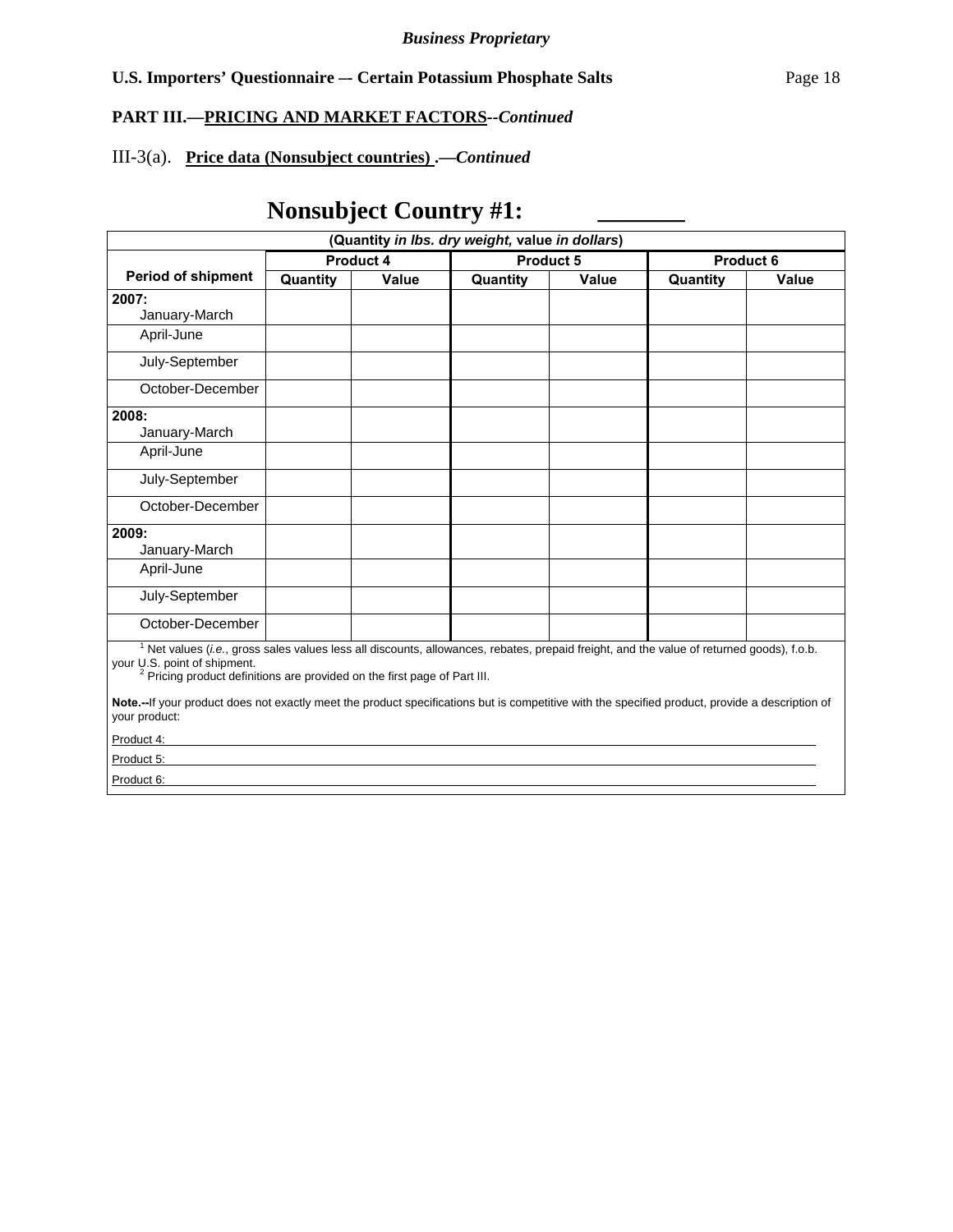#### **PART III.—PRICING AND MARKET FACTORS***--Continued*

III-3(b). Price data (Nonsubject countries).--Report below the quarterly price data<sup>1</sup> for pricing products<sup>2</sup> sold by your firm that were imported from your second-largest nonsubject source.

# **Nonsubject Country #2:**

| (Quantity in Ibs. dry weight, value in dollars)                                                                                                                                                                                                                              |                  |       |                                      |       |          |       |
|------------------------------------------------------------------------------------------------------------------------------------------------------------------------------------------------------------------------------------------------------------------------------|------------------|-------|--------------------------------------|-------|----------|-------|
|                                                                                                                                                                                                                                                                              | <b>Product 1</b> |       | <b>Product 2</b><br><b>Product 3</b> |       |          |       |
| <b>Period of shipment</b>                                                                                                                                                                                                                                                    | Quantity         | Value | Quantity                             | Value | Quantity | Value |
| 2007:                                                                                                                                                                                                                                                                        |                  |       |                                      |       |          |       |
| January-March                                                                                                                                                                                                                                                                |                  |       |                                      |       |          |       |
| April-June                                                                                                                                                                                                                                                                   |                  |       |                                      |       |          |       |
| July-September                                                                                                                                                                                                                                                               |                  |       |                                      |       |          |       |
| October-December                                                                                                                                                                                                                                                             |                  |       |                                      |       |          |       |
| 2008:                                                                                                                                                                                                                                                                        |                  |       |                                      |       |          |       |
| January-March                                                                                                                                                                                                                                                                |                  |       |                                      |       |          |       |
| April-June                                                                                                                                                                                                                                                                   |                  |       |                                      |       |          |       |
| July-September                                                                                                                                                                                                                                                               |                  |       |                                      |       |          |       |
| October-December                                                                                                                                                                                                                                                             |                  |       |                                      |       |          |       |
| 2009:                                                                                                                                                                                                                                                                        |                  |       |                                      |       |          |       |
| January-March                                                                                                                                                                                                                                                                |                  |       |                                      |       |          |       |
| April-June                                                                                                                                                                                                                                                                   |                  |       |                                      |       |          |       |
| July-September                                                                                                                                                                                                                                                               |                  |       |                                      |       |          |       |
| October-December                                                                                                                                                                                                                                                             |                  |       |                                      |       |          |       |
| <sup>1</sup> Net values (i.e., gross sales values less all discounts, allowances, rebates, prepaid freight, and the value of returned goods), f.o.b.<br>your U.S. point of shipment.<br><sup>2</sup> Pricing product definitions are provided on the first page of Part III. |                  |       |                                      |       |          |       |
| Note.--If your product does not exactly meet the product specifications but is competitive with the specified product, provide a description of<br>your product:                                                                                                             |                  |       |                                      |       |          |       |
| Product 1:                                                                                                                                                                                                                                                                   |                  |       |                                      |       |          |       |
| Product 2:                                                                                                                                                                                                                                                                   |                  |       |                                      |       |          |       |
| Product 3:                                                                                                                                                                                                                                                                   |                  |       |                                      |       |          |       |
|                                                                                                                                                                                                                                                                              |                  |       |                                      |       |          |       |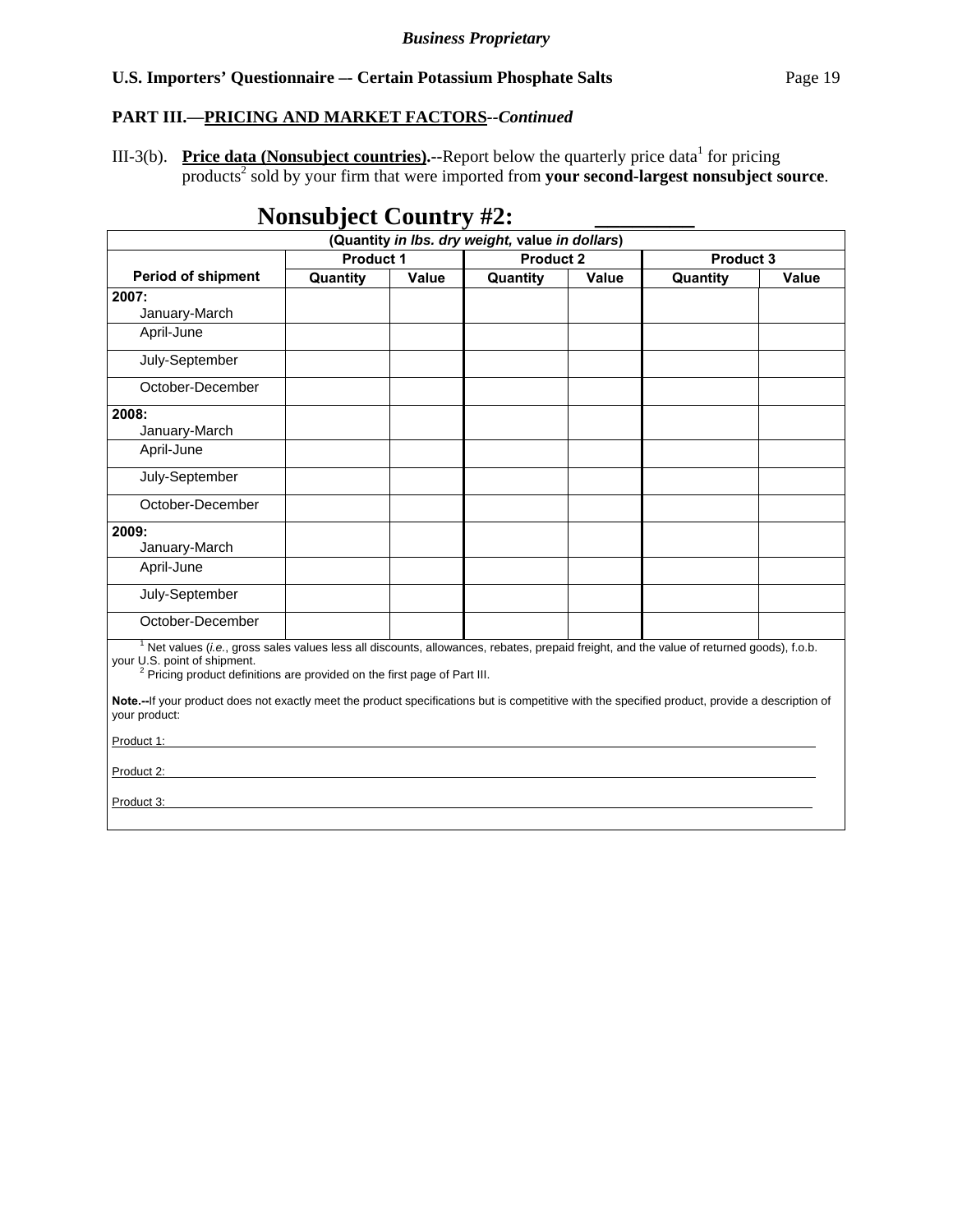# **PART III.—PRICING AND MARKET FACTORS***--Continued*

# III-3(b). **Price data (Nonsubject countries). —***Continued*

# **Nonsubject Country #2:**

| (Quantity in Ibs. dry weight, value in dollars)                                                                                                                                                                                                                              |           |              |                        |              |          |              |  |
|------------------------------------------------------------------------------------------------------------------------------------------------------------------------------------------------------------------------------------------------------------------------------|-----------|--------------|------------------------|--------------|----------|--------------|--|
|                                                                                                                                                                                                                                                                              | Product 4 |              | Product 5<br>Product 6 |              |          |              |  |
| <b>Period of shipment</b>                                                                                                                                                                                                                                                    | Quantity  | <b>Value</b> | Quantity               | <b>Value</b> | Quantity | <b>Value</b> |  |
| 2007:                                                                                                                                                                                                                                                                        |           |              |                        |              |          |              |  |
| January-March                                                                                                                                                                                                                                                                |           |              |                        |              |          |              |  |
| April-June                                                                                                                                                                                                                                                                   |           |              |                        |              |          |              |  |
| July-September                                                                                                                                                                                                                                                               |           |              |                        |              |          |              |  |
| October-                                                                                                                                                                                                                                                                     |           |              |                        |              |          |              |  |
| December                                                                                                                                                                                                                                                                     |           |              |                        |              |          |              |  |
| 2008:                                                                                                                                                                                                                                                                        |           |              |                        |              |          |              |  |
| January-March                                                                                                                                                                                                                                                                |           |              |                        |              |          |              |  |
| April-June                                                                                                                                                                                                                                                                   |           |              |                        |              |          |              |  |
| July-September                                                                                                                                                                                                                                                               |           |              |                        |              |          |              |  |
| October-                                                                                                                                                                                                                                                                     |           |              |                        |              |          |              |  |
| December                                                                                                                                                                                                                                                                     |           |              |                        |              |          |              |  |
| 2009:                                                                                                                                                                                                                                                                        |           |              |                        |              |          |              |  |
| January-March                                                                                                                                                                                                                                                                |           |              |                        |              |          |              |  |
| April-June                                                                                                                                                                                                                                                                   |           |              |                        |              |          |              |  |
| July-September                                                                                                                                                                                                                                                               |           |              |                        |              |          |              |  |
| October-                                                                                                                                                                                                                                                                     |           |              |                        |              |          |              |  |
| December                                                                                                                                                                                                                                                                     |           |              |                        |              |          |              |  |
| <sup>1</sup> Net values (i.e., gross sales values less all discounts, allowances, rebates, prepaid freight, and the value of returned goods), f.o.b. your<br>U.S. point of shipment.<br><sup>2</sup> Pricing product definitions are provided on the first page of Part III. |           |              |                        |              |          |              |  |
| Note.--If your product does not exactly meet the product specifications but is competitive with the specified product, provide a description of<br>your product:                                                                                                             |           |              |                        |              |          |              |  |
| Product 4:                                                                                                                                                                                                                                                                   |           |              |                        |              |          |              |  |
| Product 5:                                                                                                                                                                                                                                                                   |           |              |                        |              |          |              |  |
| Product 6:                                                                                                                                                                                                                                                                   |           |              |                        |              |          |              |  |
|                                                                                                                                                                                                                                                                              |           |              |                        |              |          |              |  |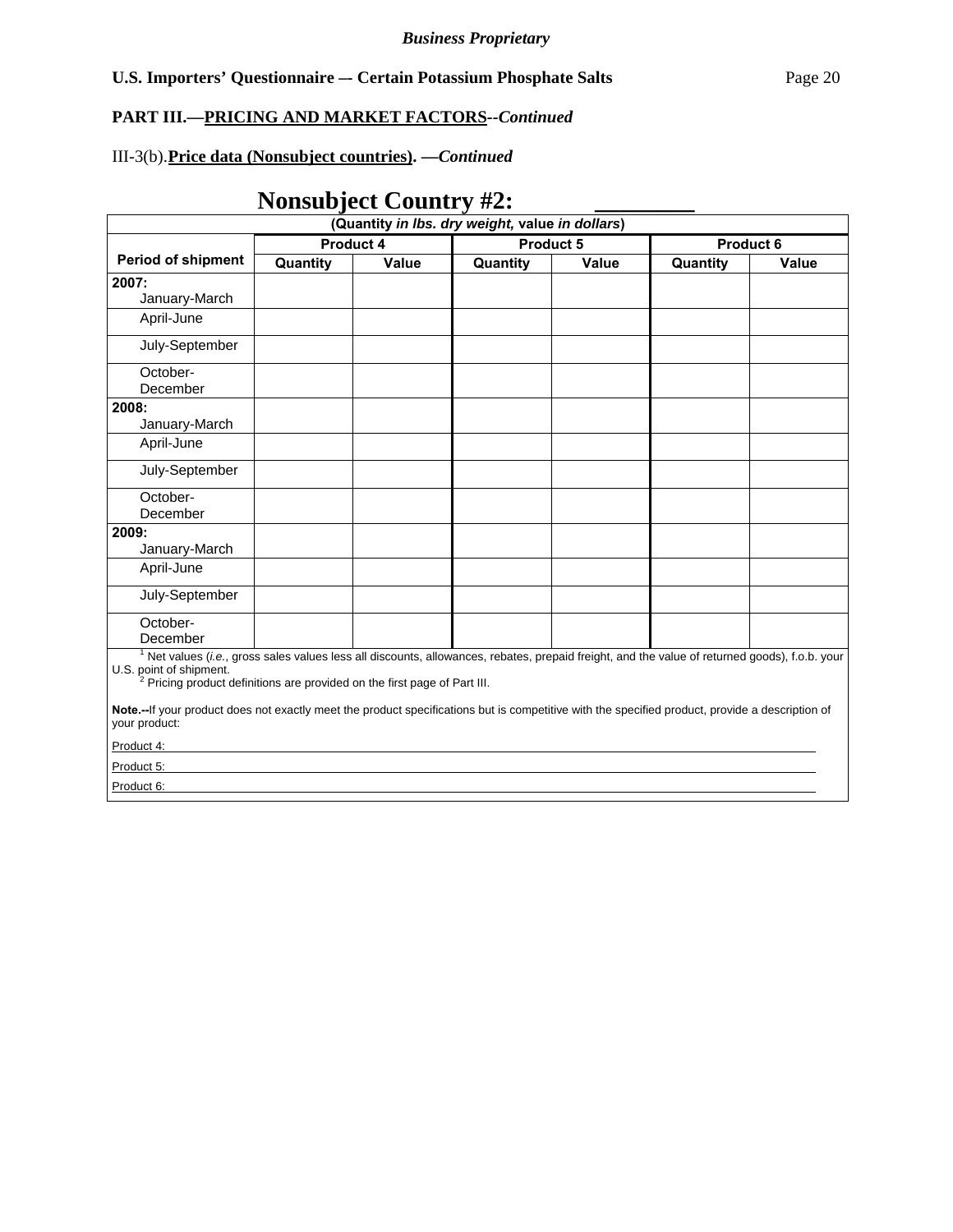#### **PART III.—PRICING AND MARKET FACTORS***--Continued*

#### **PLEASE NOTE:**

**For the remaining questions, please answer separately for DKP, MKP, and TKPP, unless the answer for all three certain potassium phosphate salts are the same. Additionally, if your answers vary between anhydrous and solution form for DKP, MKP, and TKPP, please also answer separately. Some questions have already been prepared for separate answers. Please answer with respect to all products with which you are familiar.** 

III-4. **Price setting.--** How does your firm determine the prices that it charges for sales of certain potassium phosphate salts (*check all that apply*)? If your firm issues price lists, please include a copy of a recent price list with your submission. If your price list is large, please only submit some sample pages.

|         | Transaction by transaction | Contracts                                                                                                                                                                                                                      | Set price lists |                    |
|---------|----------------------------|--------------------------------------------------------------------------------------------------------------------------------------------------------------------------------------------------------------------------------|-----------------|--------------------|
|         |                            | Other--Please describe: Note that the set of the set of the set of the set of the set of the set of the set of the set of the set of the set of the set of the set of the set of the set of the set of the set of the set of t |                 |                    |
|         |                            |                                                                                                                                                                                                                                |                 |                    |
|         |                            |                                                                                                                                                                                                                                |                 |                    |
| apply). |                            | <b>Discount policy.</b> -- Please indicate and describe your firm's discount policies (check all that                                                                                                                          |                 |                    |
|         | Quantity discounts         | Annual total volume discounts                                                                                                                                                                                                  |                 | No discount policy |
|         |                            | Other--Please describe: Note that the set of the set of the set of the set of the set of the set of the set of the set of the set of the set of the set of the set of the set of the set of the set of the set of the set of t |                 |                    |
|         |                            |                                                                                                                                                                                                                                |                 |                    |
|         |                            |                                                                                                                                                                                                                                |                 |                    |
|         |                            |                                                                                                                                                                                                                                |                 |                    |
|         |                            | Pricing terms for certain potassium phosphate salts.--                                                                                                                                                                         |                 |                    |
| (a)     |                            | What are your firm's typical sales terms for its imported certain potassium phosphate<br>salts (e.g., 2/10 net 30 days)?                                                                                                       |                 |                    |
| (b)     | quoted? (check one)        | On what basis are your prices of imported certain potassium phosphate salts usually                                                                                                                                            |                 |                    |
|         |                            |                                                                                                                                                                                                                                |                 | Delivered          |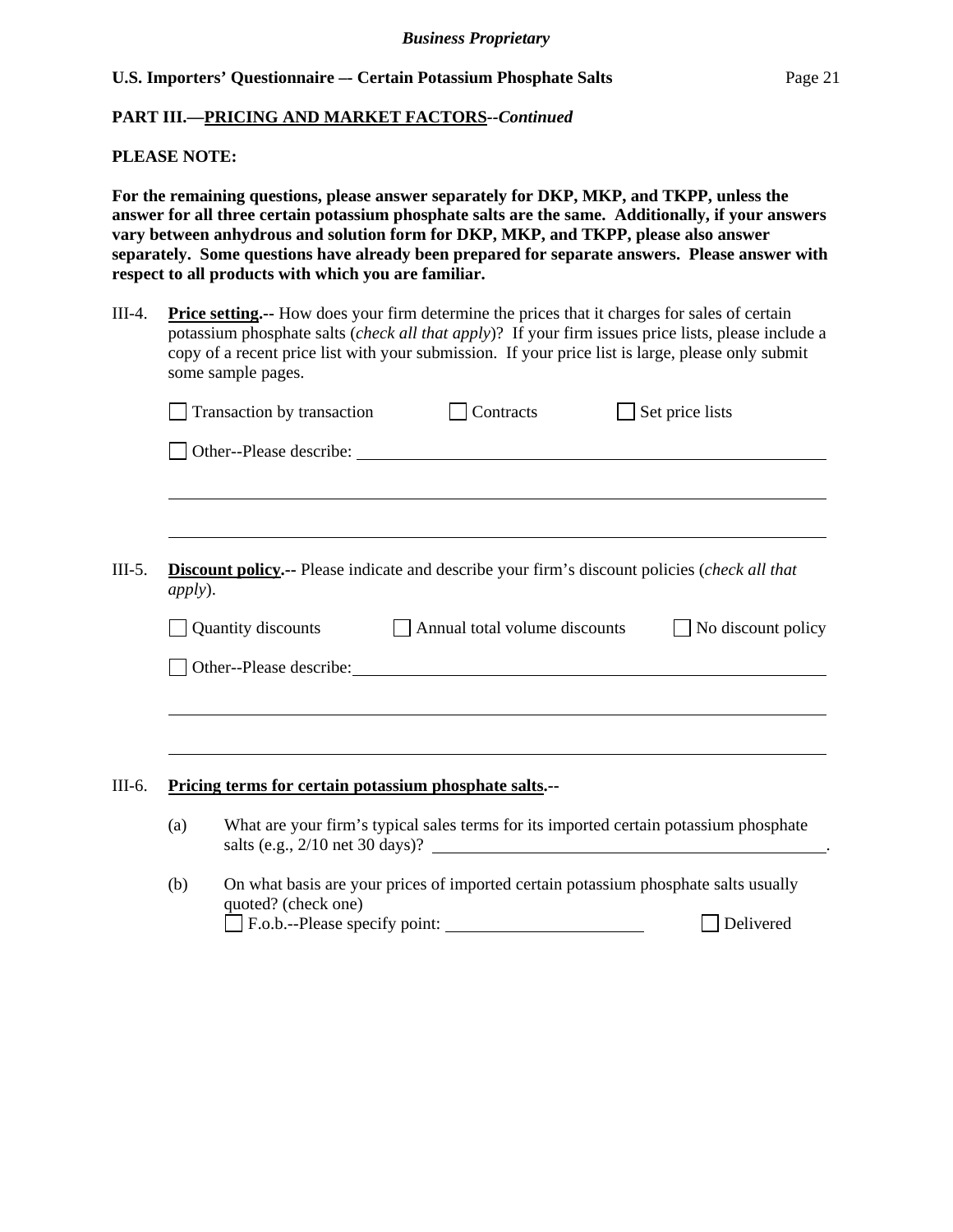#### **PART III.—PRICING AND MARKET FACTORS***--Continued*

III-7. **Contract versus spot.--**Approximately what share of your firm's sales of its imported certain potassium phosphate salts in 2009 were on a (1) long-term contract basis (multiple deliveries for more than 12 months), (2) short-term contract basis (multiple deliveries up to and including 12 months), and (3) spot sales basis (for a single delivery)?

|         |           | Type of sale                                                                                                                                                                               | Share of sales (percent) |             |                             |             |
|---------|-----------|--------------------------------------------------------------------------------------------------------------------------------------------------------------------------------------------|--------------------------|-------------|-----------------------------|-------------|
|         |           | Long-term contracts                                                                                                                                                                        |                          |             |                             |             |
|         |           | Short-term contracts                                                                                                                                                                       |                          |             |                             |             |
|         |           | Spot sales                                                                                                                                                                                 |                          |             |                             |             |
| III-8.  |           | <b>Long-term contact provisions.</b> --If you sell on a long-term contract basis, please answer the<br>following questions with respect to provisions of a typical long-term contract.     |                          |             |                             |             |
|         | (a)       | What is the average duration of a contract?                                                                                                                                                |                          |             |                             |             |
|         | (b)       | Can prices be renegotiated during the contract period?                                                                                                                                     |                          | <b>Yes</b>  | No                          |             |
|         | (c)       | Does the contract fix quantity, price, or both? $\Box$ Quantity                                                                                                                            |                          |             | $\Box$ Price                | <b>Both</b> |
|         | (d)       | Does the contract have a meet or release provision?                                                                                                                                        |                          | Yes         | No                          |             |
| III-9.  |           | <b>Short-term contract provisions.--</b> If you sell on a short-term contract basis, please answer the<br>following questions with respect to provisions of a typical short-term contract. |                          |             |                             |             |
|         | (a)       | What is the average duration of a contract?                                                                                                                                                |                          |             |                             |             |
|         | (b)       | Can prices be renegotiated during the contract period?                                                                                                                                     |                          | $\vert$ Yes | N <sub>o</sub>              |             |
|         | (c)       | Does the contract fix quantity, price, or both? $\Box$ Quantity                                                                                                                            |                          |             | Price                       | <b>Both</b> |
|         | (d)       | Does the contract have a meet or release provision?                                                                                                                                        |                          | Yes         | $\overline{\phantom{a}}$ No |             |
| III-10. |           | Lead times.--What is the average lead time between a customer's order and the date of delivery<br>for your firm's sales of certain potassium phosphate salts?                              |                          |             |                             |             |
|         |           | Source                                                                                                                                                                                     | Share of sales,<br>2009  |             | Lead time                   |             |
|         |           | From your firm's inventory                                                                                                                                                                 |                          |             |                             |             |
|         | inventory | From foreign manufacturers'                                                                                                                                                                |                          |             |                             |             |
|         |           | Produced to order                                                                                                                                                                          |                          |             |                             |             |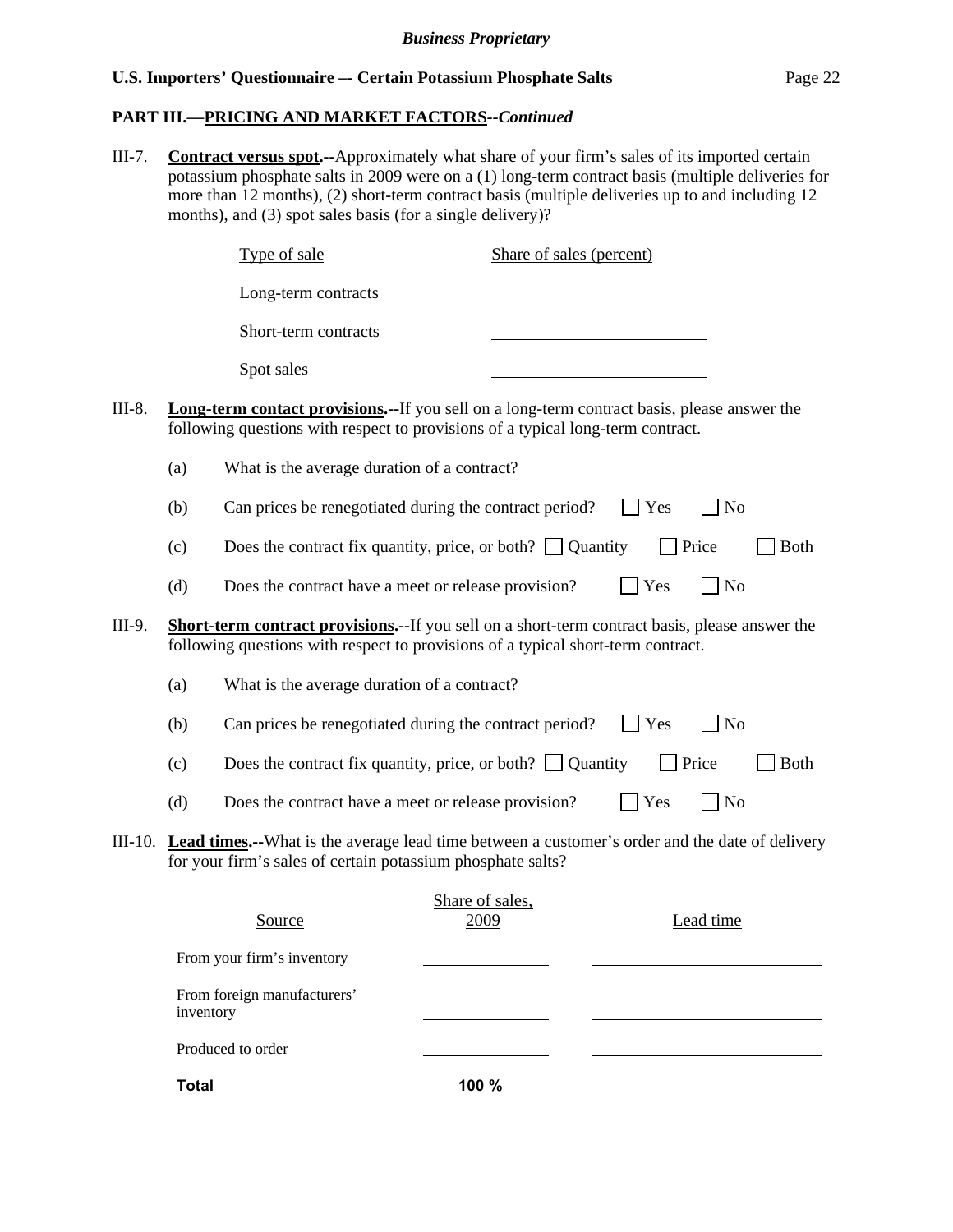#### **PART III.—PRICING AND MARKET FACTORS***--Continued*

#### III-11. **Shipping information.--**

- (a) What is the approximate percentage of the total delivered cost of certain potassium phosphate salts that is accounted for by U.S. inland transportation costs? percent.
- (b) Who generally arranges the transportation to your customers' locations? (check one)  $\Box$ Your firm  $\Box$  or purchaser
- (c) What proportion of your sales are delivered within 100 miles of your point of importation ( $\Box$ ) or storage facility  $\Box$ ) (check one, then provide the percentages)?  $\Box$  percent. Within 101 to 1,000 miles? percent. Over 1,000 miles? percent. Be sure to check one of the two options for measurement.
- III-12. **Geographical Area.**--What is the geographic market area in the United States served by your firm's certain potassium phosphate salts? (check all that apply)

| Geographic area                                                                                                         | $\sqrt{ }$ if applicable |
|-------------------------------------------------------------------------------------------------------------------------|--------------------------|
| Northeast.–CT, ME, MA, NH, NJ, NY, PA, RI, and VT.                                                                      |                          |
| Midwest.-IL, IN, IA, KS, MI, MN, MO, NE, ND, OH, SD, and WI.                                                            |                          |
| <b>Southeast.–AL, DE, DC, FL, GA, KY, MD, MS, NC, SC, TN, VA, and WV.</b>                                               |                          |
| Central Southwest.-AR, LA, OK, and TX.                                                                                  |                          |
| Mountains.-AZ, CO, ID, MT, NV, NM, UT, and WY.                                                                          |                          |
| <b>Pacific Coast.–CA, OR, and WA.</b>                                                                                   |                          |
| <b>Other.</b> —All other markets in the United States not previously listed, including AK, HI,<br>PR, VI, among others. |                          |

III-13. **End uses.--**Describe the end uses of each of the certain potassium phosphate salts that you import from China. For each end-use product, what percentage of the total cost is accounted for by certain potassium phosphate salts? Please note: these are shares of end-use product cost, not shares of your firm's sales, and therefore should NOT add to 100.

|         | DKP: |                                                 |
|---------|------|-------------------------------------------------|
| End use |      | Share of total cost of end<br>product (percent) |
|         |      |                                                 |
|         |      |                                                 |
|         | MKP: |                                                 |
| End use |      | Share of total cost of end<br>product (percent) |
|         |      |                                                 |
|         |      |                                                 |
|         |      |                                                 |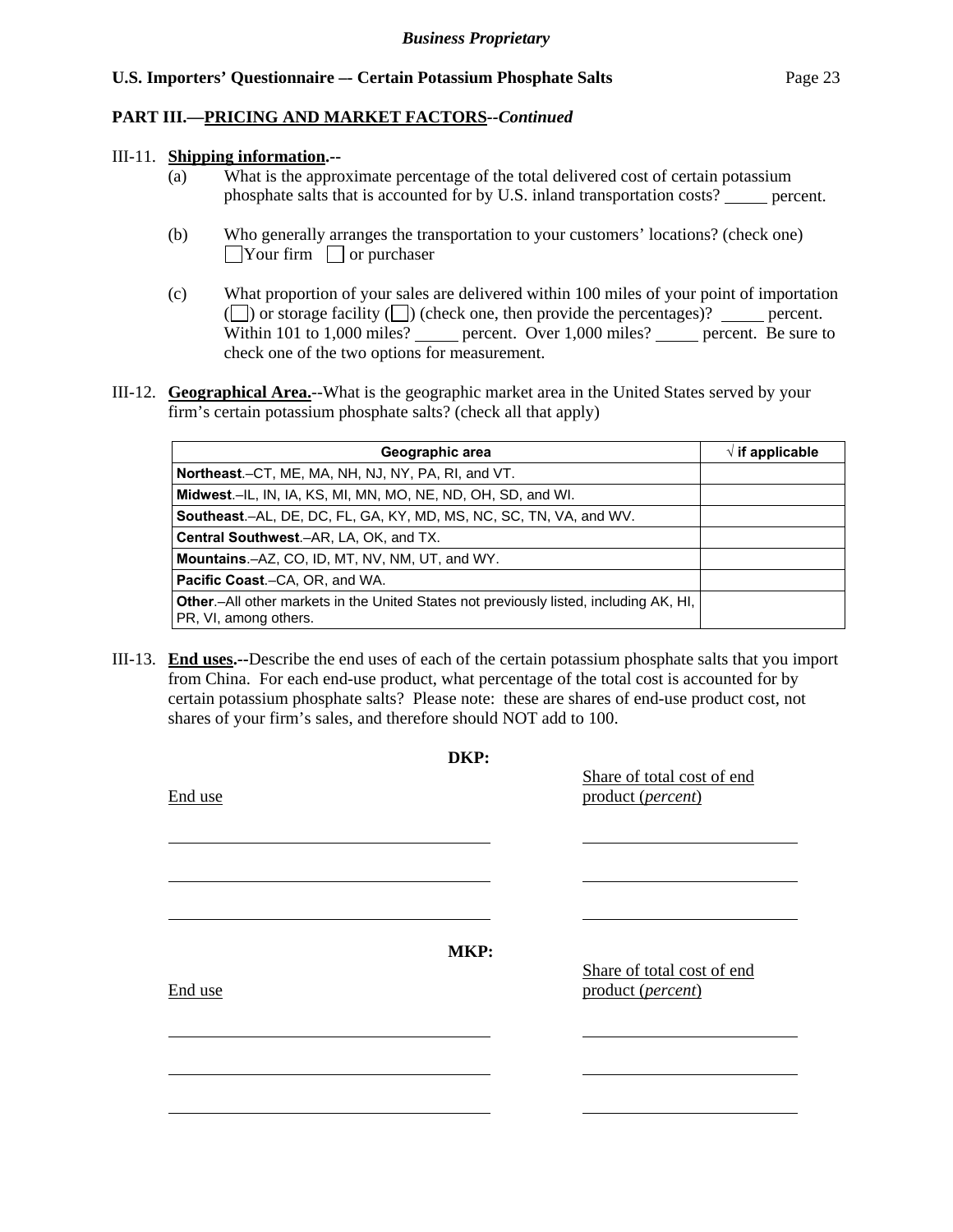# **PART III.—PRICING AND MARKET FACTORS***--Continued*

| III-14.  | End use<br>DKP:<br>MKP:<br>TKPP: |       | phosphate salts since January 1, 2007?<br>No<br>$\Box$ No        | <b>TKPP:</b> | Yes--Please describe.        | Share of total cost of end<br>product (percent)<br>Changes in end uses.--Have there been any changes in the end uses of certain potassium |                                                                                                     |
|----------|----------------------------------|-------|------------------------------------------------------------------|--------------|------------------------------|-------------------------------------------------------------------------------------------------------------------------------------------|-----------------------------------------------------------------------------------------------------|
|          |                                  |       |                                                                  |              |                              |                                                                                                                                           |                                                                                                     |
|          |                                  |       |                                                                  |              |                              |                                                                                                                                           |                                                                                                     |
|          |                                  |       |                                                                  |              |                              |                                                                                                                                           |                                                                                                     |
|          |                                  |       |                                                                  |              |                              |                                                                                                                                           |                                                                                                     |
|          |                                  |       |                                                                  |              | Yes--Please describe.        |                                                                                                                                           |                                                                                                     |
|          |                                  |       | $\Box$ No                                                        |              | $\Box$ Yes--Please describe. |                                                                                                                                           |                                                                                                     |
|          |                                  |       | certain potassium phosphate salts in the future?                 |              |                              |                                                                                                                                           | III-15. Anticipated changes in end uses.--Do you anticipate any changes in terms of the end uses of |
|          |                                  | DKP:  | $\log$                                                           |              | Yes                          |                                                                                                                                           |                                                                                                     |
|          |                                  | MKP:  | $\Box$ No                                                        |              | Yes                          |                                                                                                                                           |                                                                                                     |
|          |                                  | TKPP: | $\blacksquare$ No                                                |              | Yes                          |                                                                                                                                           |                                                                                                     |
|          |                                  |       |                                                                  |              |                              | For each "Yes" answer above, please describe and identify the time period.                                                                |                                                                                                     |
|          |                                  |       |                                                                  |              |                              |                                                                                                                                           |                                                                                                     |
|          |                                  |       | How has the demand for fertilizer changed since January 1, 2007? |              |                              |                                                                                                                                           |                                                                                                     |
| $III-16$ |                                  |       |                                                                  |              |                              |                                                                                                                                           |                                                                                                     |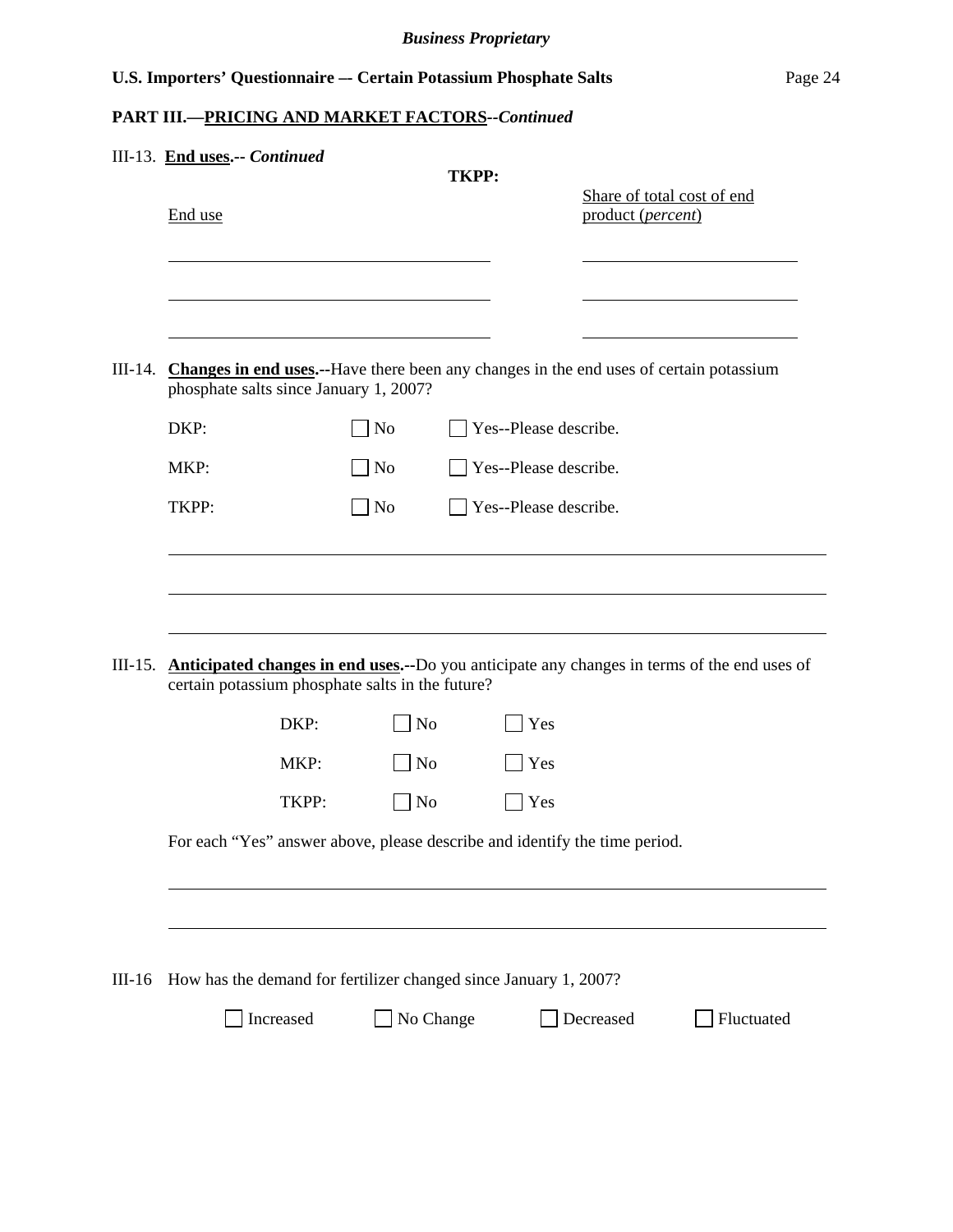#### **PART III.—PRICING AND MARKET FACTORS***--Continued*

#### III-17. **Substitutes.—**

l

(a) Can other products be substituted for certain potassium phosphate salts?

| DKP:  | $\vert$   No      | $ $   Yes  |
|-------|-------------------|------------|
| MKP:  | $\blacksquare$ No | $ $   Yes  |
| TKPP: | $\vert$   No      | $\Box$ Yes |

For each "Yes" response above, please list these substitute products in order of importance and give examples of applications and end uses for which they are substitutes.

|     | MKP:                                                                                                                                                                                                                                                                            |                |                                                                                                                       |  |
|-----|---------------------------------------------------------------------------------------------------------------------------------------------------------------------------------------------------------------------------------------------------------------------------------|----------------|-----------------------------------------------------------------------------------------------------------------------|--|
|     |                                                                                                                                                                                                                                                                                 |                | <u> 1980 - Johann Barnett, fransk politik (d. 1980)</u>                                                               |  |
|     |                                                                                                                                                                                                                                                                                 |                |                                                                                                                       |  |
|     |                                                                                                                                                                                                                                                                                 |                | ,我们也不会有什么。""我们的人,我们也不会有什么?""我们的人,我们也不会有什么?""我们的人,我们也不会有什么?""我们的人,我们也不会有什么?""我们的人                                      |  |
| (b) | Have changes in the prices of these products affected the price for certain potassium<br>phosphate salts?                                                                                                                                                                       |                |                                                                                                                       |  |
|     | DKP:                                                                                                                                                                                                                                                                            | N <sub>o</sub> | $\vert$ Yes                                                                                                           |  |
|     | MKP:                                                                                                                                                                                                                                                                            | N <sub>o</sub> | $\vert$ Yes                                                                                                           |  |
|     | TKPP:                                                                                                                                                                                                                                                                           | $ N_0$         | $\vert$ Yes                                                                                                           |  |
|     | For each "Yes" response above, please describe to what degree the changes in the prices<br>of substitutes affect the price for each of the certain potassium phosphate salts? Does this<br>effect have a time lag? If so, how long is the time lag for each substitute product? |                |                                                                                                                       |  |
|     | DKP:                                                                                                                                                                                                                                                                            |                |                                                                                                                       |  |
|     |                                                                                                                                                                                                                                                                                 |                | ,我们也不会有什么。""我们的人,我们也不会有什么?""我们的人,我们也不会有什么?""我们的人,我们也不会有什么?""我们的人,我们也不会有什么?""我们的人                                      |  |
|     | MKP:                                                                                                                                                                                                                                                                            |                | <u> 1989 - Johann Barbara, martin amerikan basar dan berasal di basar dalam basar dalam basar dalam basar dalam b</u> |  |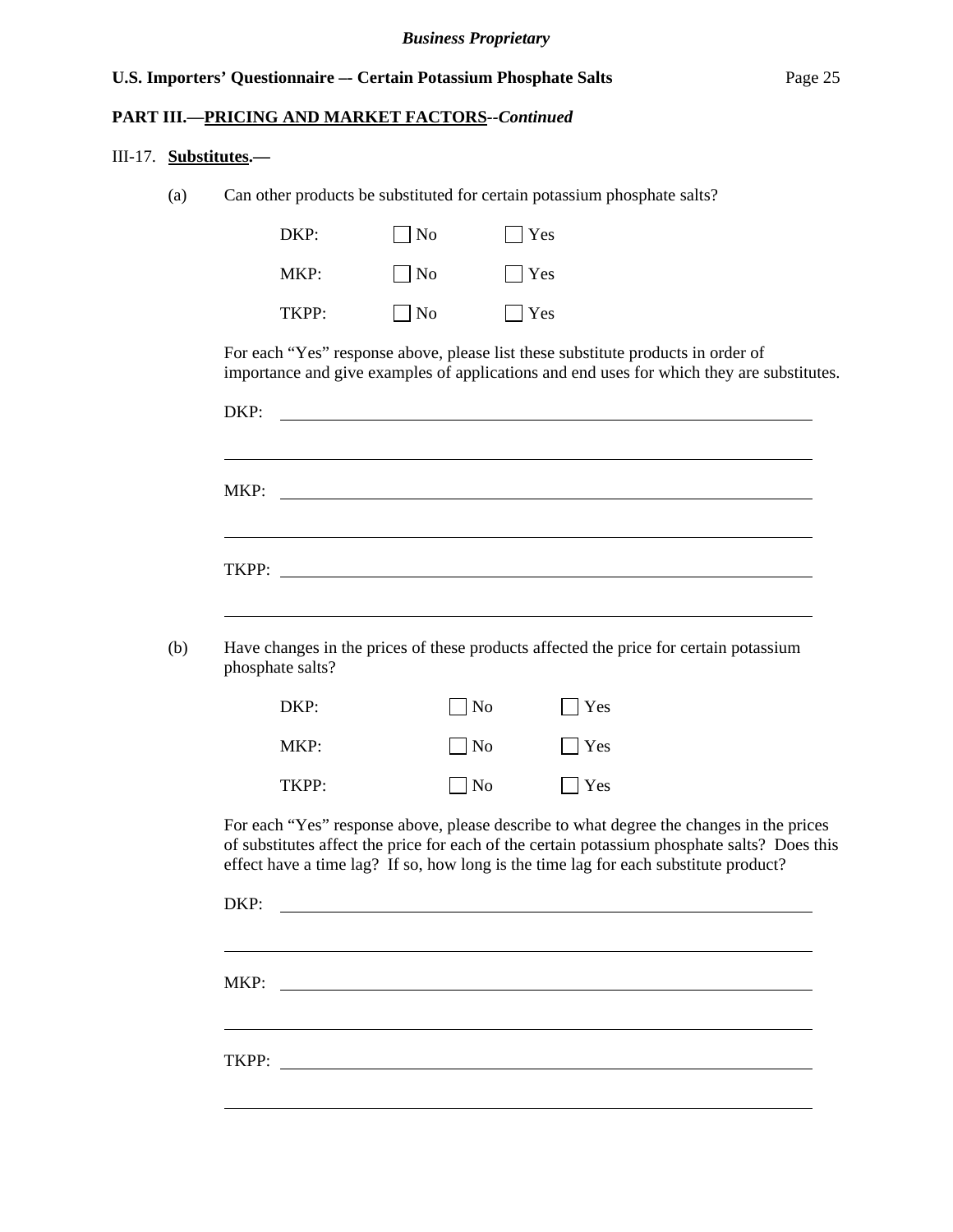# **PART III.—PRICING AND MARKET FACTORS***--Continued*

III-18. **Changes in substitutes.--**Have there been any changes in the number or types of products that can be substituted for certain potassium phosphate salts since January 1, 2007?

|         |     |       | DKP:   | $\sqrt{\phantom{a}}$ No                                                                   |                                                                                                                                                               | Yes--Please explain. |       |
|---------|-----|-------|--------|-------------------------------------------------------------------------------------------|---------------------------------------------------------------------------------------------------------------------------------------------------------------|----------------------|-------|
|         |     |       | MKP:   | $\log$                                                                                    |                                                                                                                                                               | Yes--Please explain. |       |
|         |     |       | TKPP:  | $\rfloor$ No                                                                              |                                                                                                                                                               | Yes--Please explain. |       |
|         |     |       |        |                                                                                           |                                                                                                                                                               |                      |       |
| III-19. |     |       |        |                                                                                           |                                                                                                                                                               |                      |       |
|         | (a) |       |        | Substitutability of anhydrous and solution form.—<br>TKPP in solution for your customers? | How frequently is anhydrous DKP, MKP, or TKPP substitutable for DKP, MKP, or                                                                                  |                      |       |
|         |     | DKP:  | Always | Frequently                                                                                | Sometimes                                                                                                                                                     | Rarely               | Never |
|         |     | MKP:  | Always | Frequently                                                                                | Sometimes                                                                                                                                                     | Rarely               | Never |
|         |     | TKPP: | Always | Frequently                                                                                | Sometimes                                                                                                                                                     | Rarely               | Never |
|         | (b) |       |        |                                                                                           | Have there been any significant changes in the amount of DKP, MKP, or TKPP sold in<br>anhydrous form relative to DKP, MKP, or TKPP sold in solution?          |                      |       |
|         |     |       |        |                                                                                           |                                                                                                                                                               |                      |       |
|         |     |       |        |                                                                                           |                                                                                                                                                               |                      |       |
|         | (c) |       |        | prices for the anhydrous forms of these chemicals?                                        | If anhydrous DKP, MKP or TKPP can be substituted for DKP, MKP or TKPP in<br>solution, have changes in the prices of DKP, MKP or TKPP in solution affected the |                      |       |
|         |     |       |        |                                                                                           |                                                                                                                                                               |                      |       |
|         |     |       |        |                                                                                           |                                                                                                                                                               |                      |       |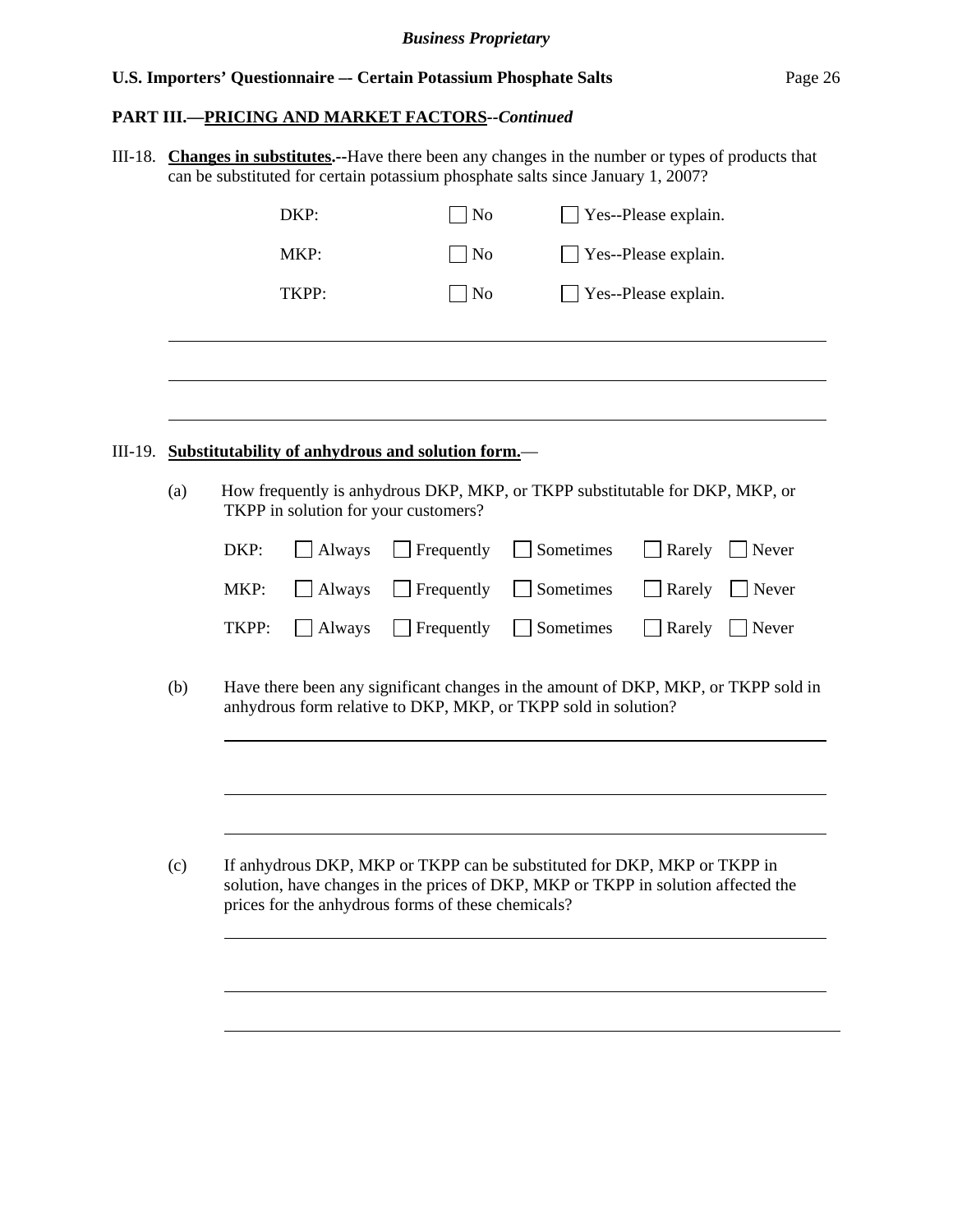#### **PART III.—PRICING AND MARKET FACTORS***--Continued*

#### III-19. **Substitutability of anhydrous and solution form.--** *Continued*

(d) If anhydrous DKP, MKP or TKPP is rarely or never substituted for DKP, MKP or TKPP in solution, what factors limit substitution?  $\overline{a}$ 

#### III-20. **Demand trends.--**

(a) How has the demand within the United States for certain potassium phosphate salts changed since January 1, 2007? What principal factors affect changes in demand for each of the products?

| DKP:  | Increased | $\Box$ No Change    | $\Box$ Decreased | $\Box$ Fluctuated |
|-------|-----------|---------------------|------------------|-------------------|
| MKP:  |           | Increased No Change | Decreased        | Fluctuated        |
| TKPP: |           | Increased No Change | $\Box$ Decreased | Fluctuated        |
|       |           |                     |                  |                   |

(b) How has the demand outside the United States (if known) for certain potassium phosphate salts changed since January 1, 2007? What principal factors affect changes in demand?

| DKP:  | Increased | $\Box$ No Change |           | $\Box$ Decreased $\Box$ Fluctuated |
|-------|-----------|------------------|-----------|------------------------------------|
| MKP:  | Increased | $\Box$ No Change |           | Decreased Fluctuated               |
| TKPP: | Increased | $\Box$ No Change | Decreased | Fluctuated                         |
|       |           |                  |           |                                    |
|       |           |                  |           |                                    |
|       |           |                  |           |                                    |
|       |           |                  |           |                                    |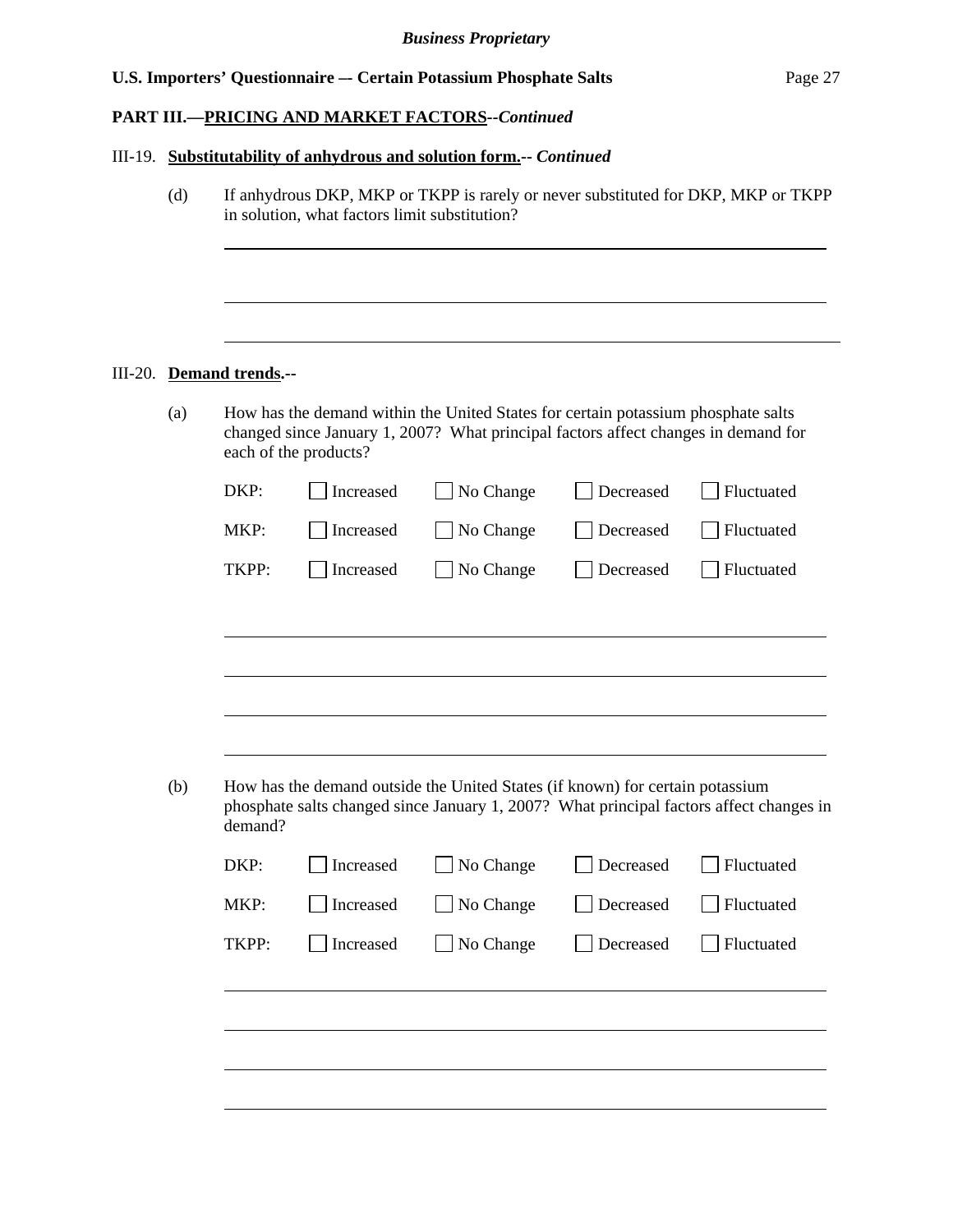# **PART III.—PRICING AND MARKET FACTORS***--Continued*

|                   | III-21. <b>Raw materials.</b> --Please describe any trends in the prices of raw materials used to produce certain<br>potassium phosphate salts and what future trends your firm expects.                                                                                                                                                                                                                                                             |
|-------------------|------------------------------------------------------------------------------------------------------------------------------------------------------------------------------------------------------------------------------------------------------------------------------------------------------------------------------------------------------------------------------------------------------------------------------------------------------|
|                   | III-22. Changes in factors affecting supply.--Have any changes occurred in any other factors affecting<br>supply (e.g., changes in availability or prices of energy or labor; transportation conditions;<br>production capacity and/or methods of production; technology; export markets; or alternative<br>production opportunities) that affected the availability of imported certain potassium phosphate<br>salts in the U.S. market since 2007? |
| $\vert$ No        | $\Box$ Yes--Please note the time period(s) of any such changes, the factors(s)<br>involved, and the impact such changes had on your shipment volumes<br>and prices.                                                                                                                                                                                                                                                                                  |
| 2007?             | III-23. Product changes.--Have there been any significant changes in the product range, product mix, or<br>marketing (including sales over the internet) of certain potassium phosphate salts since January 1,                                                                                                                                                                                                                                       |
| $\Box$ No<br>DKP: | Yes--Please describe and quantify if possible for each type of salt for which<br>you are answering "Yes."                                                                                                                                                                                                                                                                                                                                            |
| MKP:              |                                                                                                                                                                                                                                                                                                                                                                                                                                                      |
|                   | III-24. Do you produce MKP that is Kosher certified?                                                                                                                                                                                                                                                                                                                                                                                                 |
| $\Box$ No         | $\Box$ Yes- $\Box$ percent of purchases in 2009<br>Yes--all purchases                                                                                                                                                                                                                                                                                                                                                                                |
|                   |                                                                                                                                                                                                                                                                                                                                                                                                                                                      |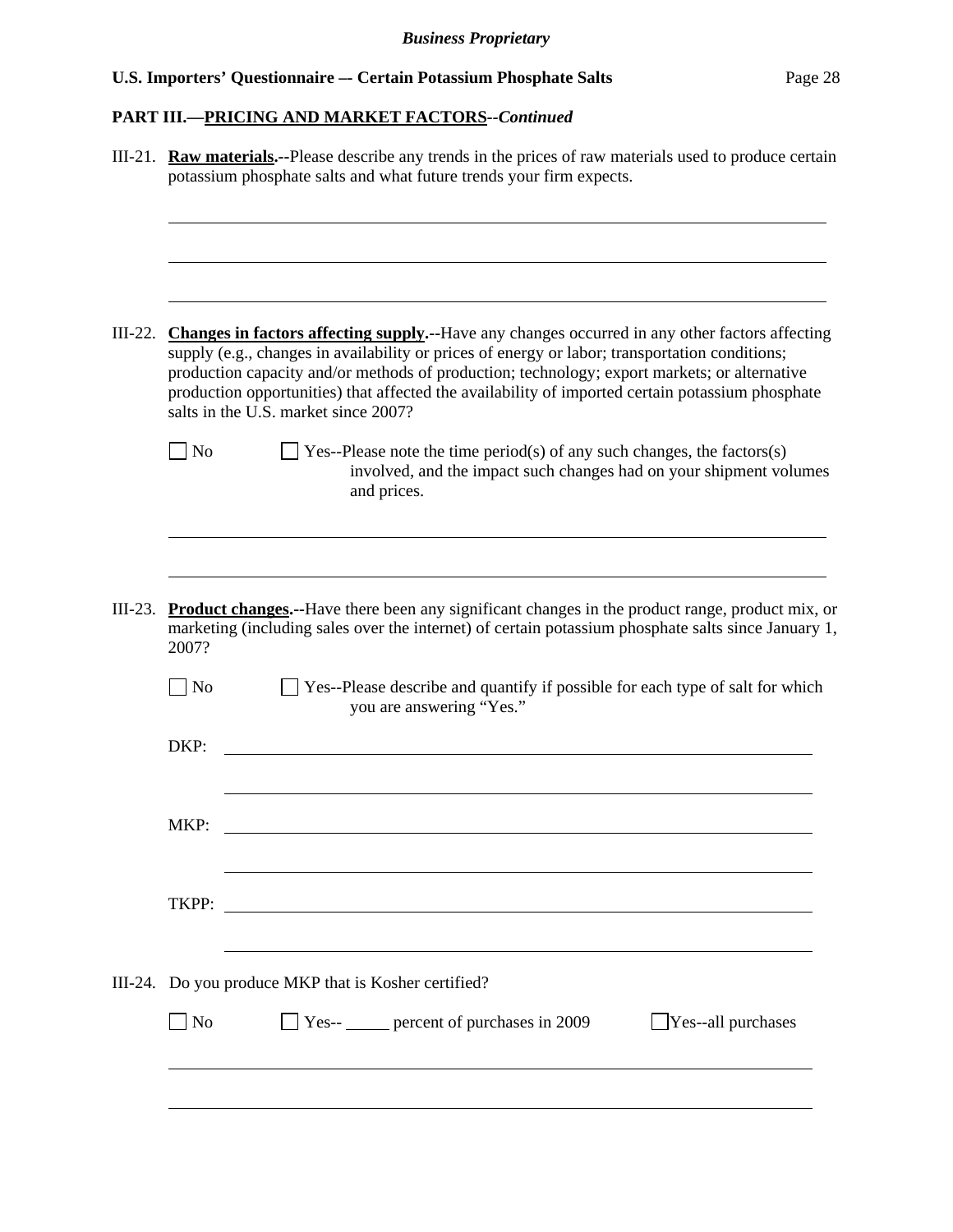#### **PART III.—PRICING AND MARKET FACTORS***--Continued*

III-25. Has your firm refused, declined, or been unable to supply DKP, MKP, or TKPP since January 1, 2007? (Examples include placing customers on allocation or "controlled order entry," declining to accept new customers or renew existing customers, delivering less than the quantity promised, unable to meet timely shipment commitments, etc.).

|         | N <sub>o</sub> | Yes-- Please note and document the time period(s) (i.e., month and year), the<br>customer involved, the amount and type of product involved; and the<br>reason for the allocation.                   |
|---------|----------------|------------------------------------------------------------------------------------------------------------------------------------------------------------------------------------------------------|
|         | DKP:           |                                                                                                                                                                                                      |
|         | MKP:           |                                                                                                                                                                                                      |
|         | TKPP:          |                                                                                                                                                                                                      |
| III-26. |                | <b>Business cycles.--</b>                                                                                                                                                                            |
|         |                | (a) Are the markets for certain potassium phosphate salts subject to business cycles or conditions<br>of competition (including seasonal business) distinctive to certain potassium phosphate salts? |
|         |                | $\Box$ No (skip to question III-27)<br>$\Box$ Yes-- Please describe below, referencing which salt(s) in<br>your answer and then continue to part (b).                                                |
|         |                |                                                                                                                                                                                                      |
|         |                | (b) If yes, have there been any changes in the business cycles or conditions of competition for                                                                                                      |
|         |                | certain potassium phosphate salts since January 1, 2007?                                                                                                                                             |
|         | $\Box$ No      | $\Box$ Yes-- Please describe, including which salt(s) have had changes.                                                                                                                              |
|         |                |                                                                                                                                                                                                      |
|         |                |                                                                                                                                                                                                      |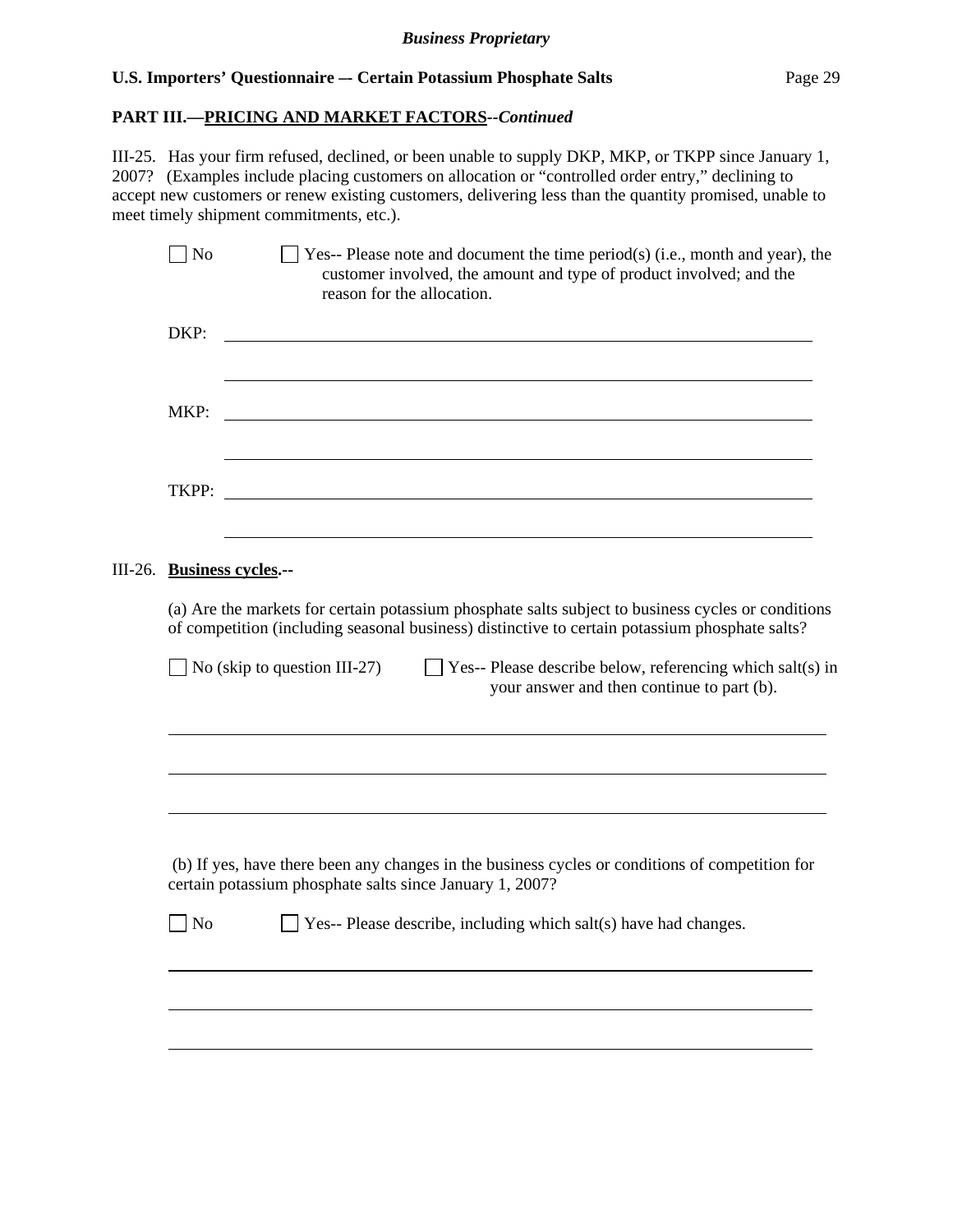#### **PART III.—PRICING AND MARKET FACTORS***--Continued*

III-27. **Interchangeability.**--Are certain potassium phosphate salts produced in the United States and in other countries interchangeable (*i.e.*, can they physically be used in the same applications)? Please indicate below, using "A" to indicate that the products from a specified country-pair are always interchangeable, "F" to indicate that the products are frequently interchangeable, "S" to indicate that the products are sometimes interchangeable, "N" to indicate that the products are never interchangeable, and "0" to indicate no familiarity with products from a specified countrypair.<sup>1</sup>

| DKP:                 | China                                                                                                                                                                                  | <b>Other countries</b> |
|----------------------|----------------------------------------------------------------------------------------------------------------------------------------------------------------------------------------|------------------------|
| <b>United States</b> |                                                                                                                                                                                        |                        |
| China                |                                                                                                                                                                                        |                        |
| MKP:                 | China                                                                                                                                                                                  | <b>Other countries</b> |
| <b>United States</b> |                                                                                                                                                                                        |                        |
| China                |                                                                                                                                                                                        |                        |
| TKPP:                | China                                                                                                                                                                                  | <b>Other countries</b> |
| <b>United States</b> |                                                                                                                                                                                        |                        |
| China                |                                                                                                                                                                                        |                        |
|                      | $1$ For any country-pair for which certain potassium phosphate salts are sometimes or never<br>interchangeable, please explain the factors that limit or preclude interchangeable use: |                        |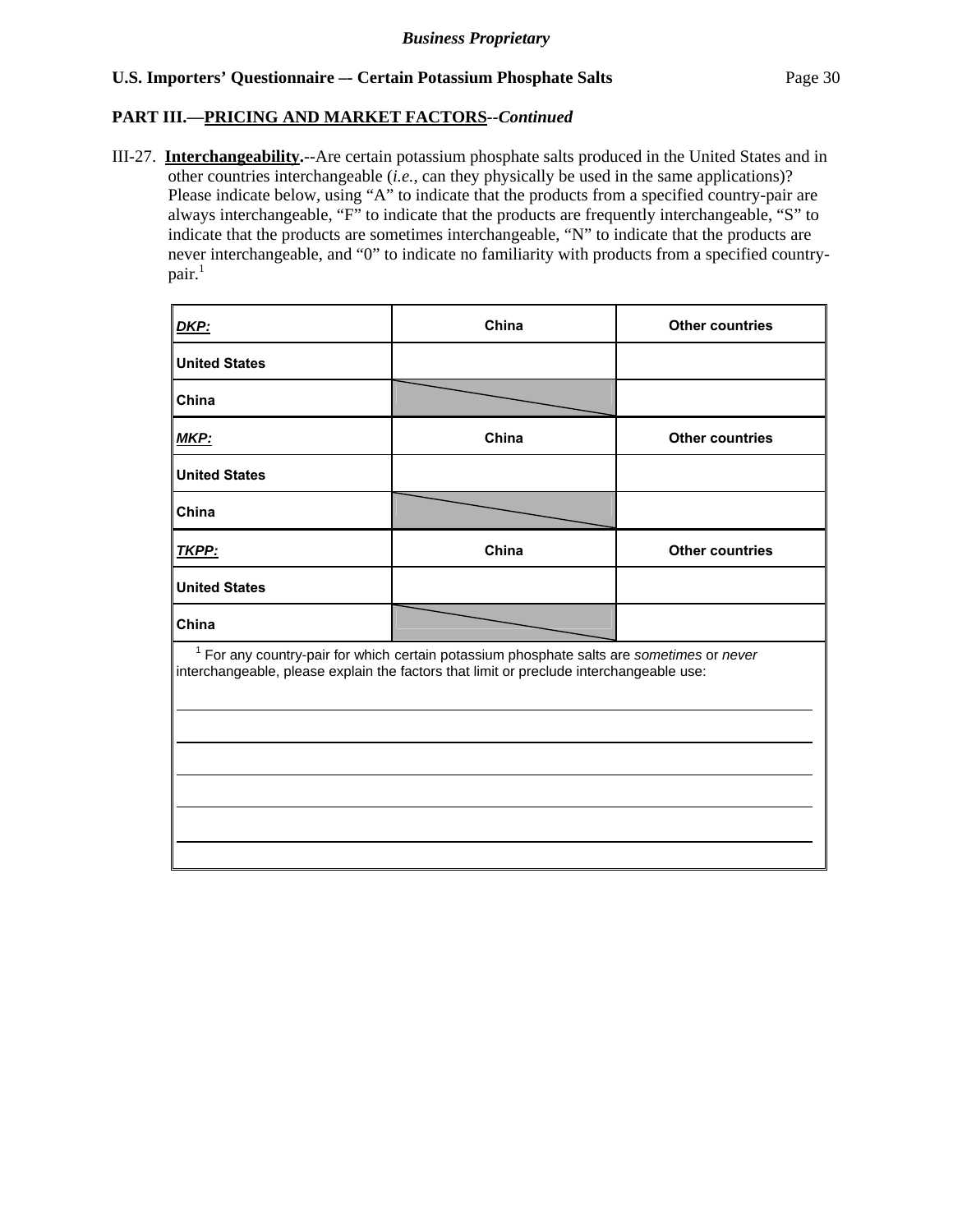#### **PART III.—PRICING AND MARKET FACTORS***--Continued*

 $\overline{a}$ 

 $\overline{a}$ 

 $\overline{a}$ 

III-28. **Differences other than price by country-pair.--**Are differences other than price (*i.e.*, quality, availability, transportation network, product range, technical support, *etc.*) between certain potassium phosphate salts produced in the United States and in other countries a significant factor in your firm's sales of the products? Please indicate below, using "A" to indicate that such differences are always significant, "F" to indicate that such differences are frequently significant, "S" to indicate that such differences are sometimes significant, "N" to indicate that such differences are never significant, and "0" to indicate no familiarity with products from a specified country-pair. $<sup>1</sup>$ </sup>

| <u>DKP:</u>                                           | China                                                                                                                                                                                                            | <b>Other countries</b> |
|-------------------------------------------------------|------------------------------------------------------------------------------------------------------------------------------------------------------------------------------------------------------------------|------------------------|
| <b>United States</b>                                  |                                                                                                                                                                                                                  |                        |
| China                                                 |                                                                                                                                                                                                                  |                        |
| <u>MKP:</u>                                           | China                                                                                                                                                                                                            | <b>Other countries</b> |
| <b>United States</b>                                  |                                                                                                                                                                                                                  |                        |
| China                                                 |                                                                                                                                                                                                                  |                        |
| <b>TKPP:</b>                                          | China                                                                                                                                                                                                            | <b>Other countries</b> |
| <b>United States</b>                                  |                                                                                                                                                                                                                  |                        |
| China                                                 |                                                                                                                                                                                                                  |                        |
| advantages or disadvantages imparted by such factors: | $1$ For any country-pair for which factors other than price always or frequently are a significant factor<br>in your firm's sales of certain potassium phosphate salts, identify the country-pair and report the |                        |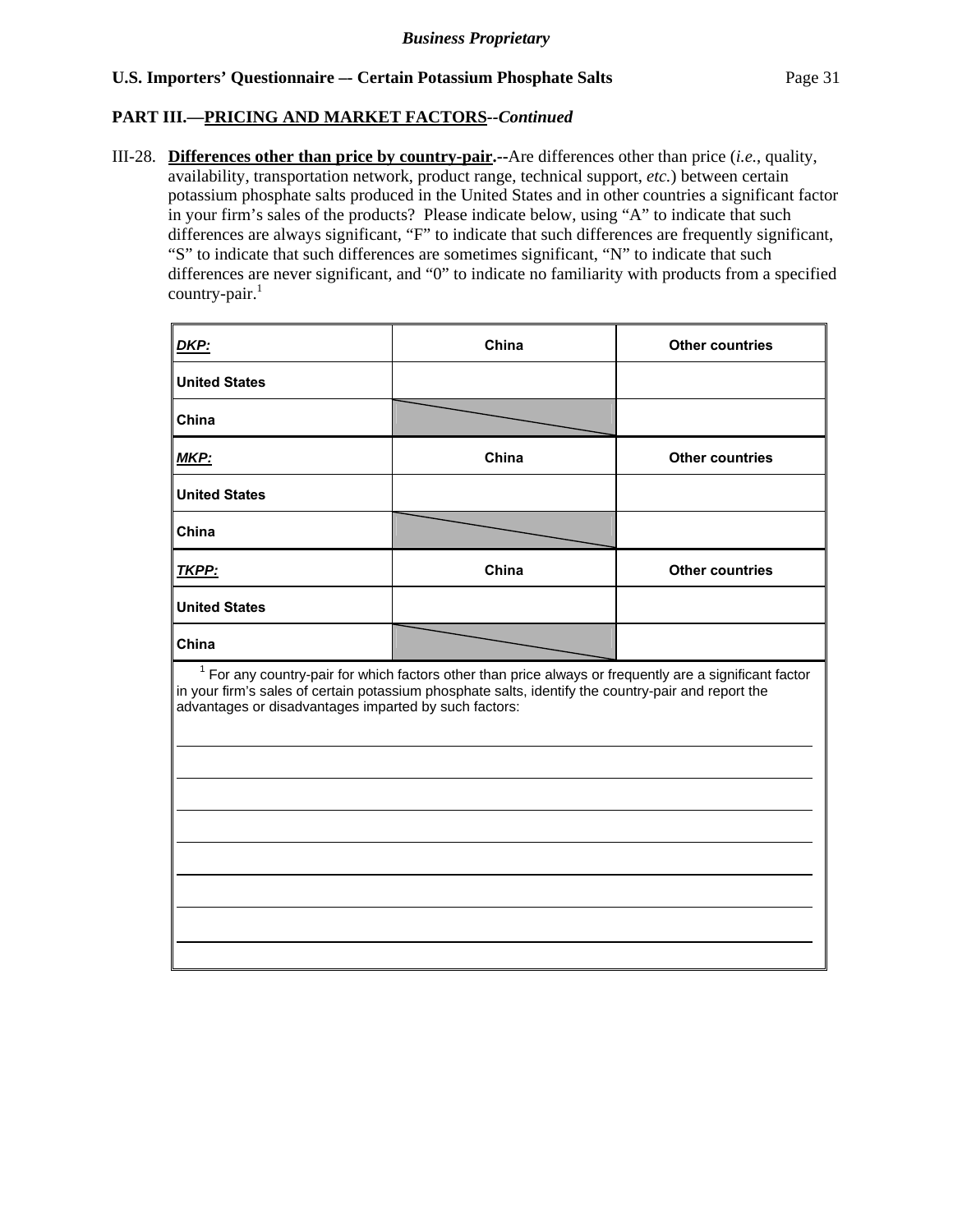# **PART III.—PRICING AND MARKET FACTORS***--Continued*

III-29. **Purchaser Identification.**--Please identify below the names and addresses of your firm's 5 largest customers for each of the specified potassium phosphate salts since 2007. Please also provide the name and telephone number of a contact person and the share of the quantity of your firm's total shipments of certain potassium phosphate salts from China that each of these customers accounted for in 2009.

|--|

| No.          | Customer's name | <b>Contact person</b> | Street address (not P.O. box),<br>city, state, and zip code | Area<br>code and<br>telephone<br>number | Share of<br>2009<br>sales<br>(%) |
|--------------|-----------------|-----------------------|-------------------------------------------------------------|-----------------------------------------|----------------------------------|
| 1            |                 |                       |                                                             |                                         |                                  |
| $\mathbf{2}$ |                 |                       |                                                             |                                         |                                  |
| $\mathbf 3$  |                 |                       |                                                             |                                         |                                  |
| 4            |                 |                       |                                                             |                                         |                                  |
| 5            |                 |                       |                                                             |                                         |                                  |

# **MKP:**

| No.                     | Customer's name | <b>Contact person</b> | Street address (not P.O. box),<br>city, state, and zip code | Area<br>code and<br>telephone<br>number | Share of<br>2009<br>sales<br>(%) |
|-------------------------|-----------------|-----------------------|-------------------------------------------------------------|-----------------------------------------|----------------------------------|
| 1                       |                 |                       |                                                             |                                         |                                  |
| $\mathbf{2}$            |                 |                       |                                                             |                                         |                                  |
| 3                       |                 |                       |                                                             |                                         |                                  |
| $\overline{\mathbf{4}}$ |                 |                       |                                                             |                                         |                                  |
| 5                       |                 |                       |                                                             |                                         |                                  |